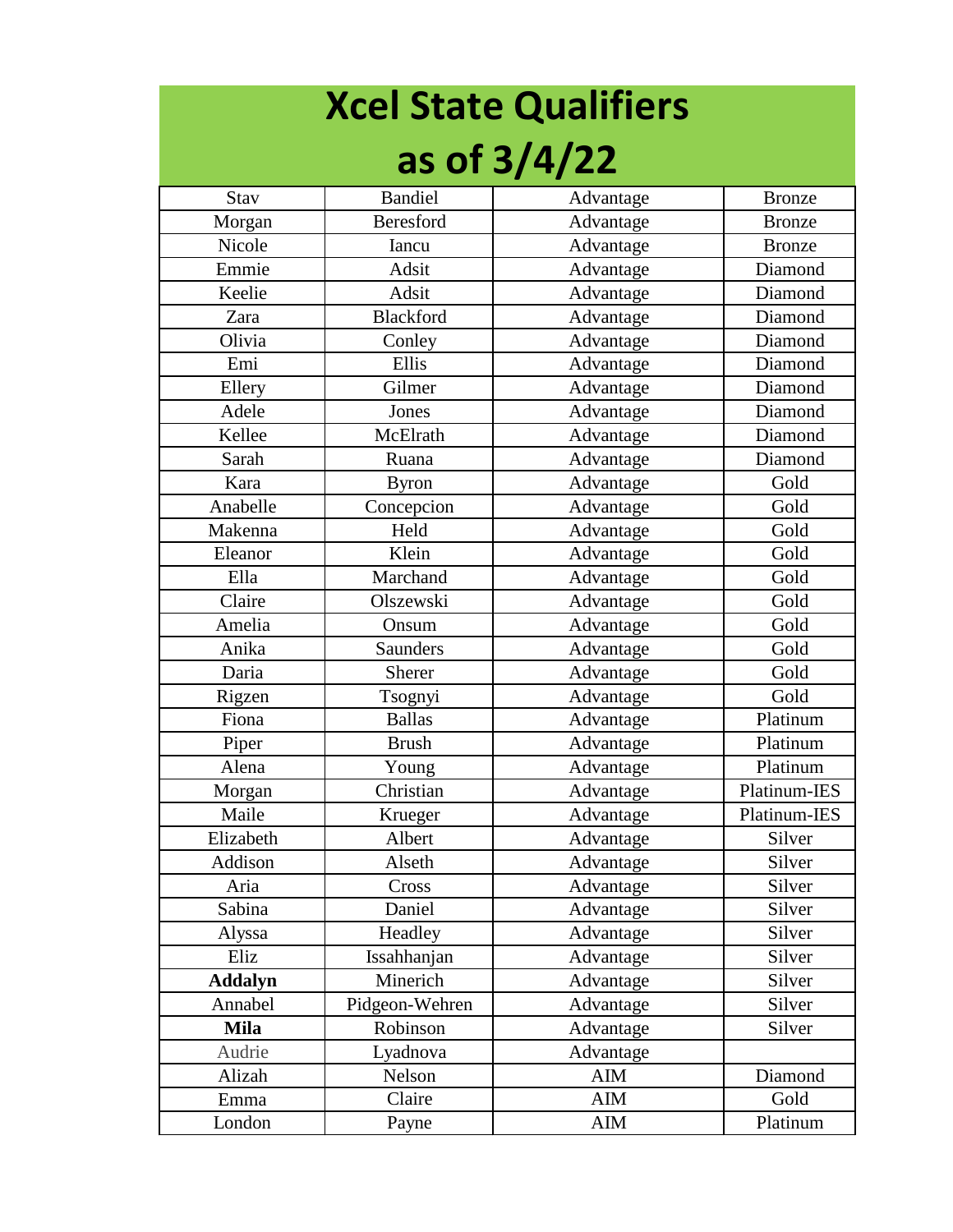| Katelyn     | Gentry         | <b>All American Gymnastics</b> | Gold          |
|-------------|----------------|--------------------------------|---------------|
| Ruby        | Hartley        | <b>All American Gymnastics</b> | Gold          |
| Peyton      | Cooper         | <b>All American Gymnastics</b> | Platinum      |
| Cassidy     | <b>Burch</b>   | <b>All American Gymnastics</b> | Silver        |
| Molly       | Egeland        | <b>All American Gymnastics</b> | Silver        |
| Scarlett    | Ruport         | <b>All American Gymnastics</b> | Silver        |
| Isabella    | Smith          | All American Gymnastics        | Silver        |
| Adele       | Williamson     | <b>All American Gymnastics</b> | Silver        |
| Arleth      | Rocha          | Alpha                          | <b>Bronze</b> |
| Misha       | Check          | Alpha                          | Gold          |
| Miriam      | Mushnestyan    | Alpha                          | Gold          |
| Sophia      | Callo          | Alpha                          | Platinum      |
| Alyssa      | Anderson       | <b>Apple Valley Gymnastics</b> | <b>Bronze</b> |
| Sophia      | Kaylor         | <b>Apple Valley Gymnastics</b> | <b>Bronze</b> |
| Sarke       | Rossi          | <b>Apple Valley Gymnastics</b> | <b>Bronze</b> |
| Katerina    | Hachey         | <b>Apple Valley Gymnastics</b> | Gold          |
| Maycie      | Nygard         | <b>Apple Valley Gymnastics</b> | Gold          |
| Gracie      | Peterson       | <b>Apple Valley Gymnastics</b> | Gold          |
| Emma        | Radach         | <b>Apple Valley Gymnastics</b> | Gold          |
| Maddy       | Reynolds       | <b>Apple Valley Gymnastics</b> | Gold          |
| Savannah    | Howe           | <b>Apple Valley Gymnastics</b> | Platinum      |
| Gabby       | Studen         | <b>Apple Valley Gymnastics</b> | Platinum      |
| Telissa     | <b>Burgess</b> | <b>Apple Valley Gymnastics</b> | Silver        |
| Julia       | <b>Bragina</b> | Ascend                         | <b>Bronze</b> |
| Makenna     | DeCremer       | Ascend                         | <b>Bronze</b> |
| Abigail     | Dofelmire      | Ascend                         | <b>Bronze</b> |
| Charlotte   | Galoia-Todd    | Ascend                         | <b>Bronze</b> |
| Madelyn     | Jenks          | Ascend                         | <b>Bronze</b> |
| Addisyn     | Jones          | Ascend                         | <b>Bronze</b> |
| <b>Tess</b> | Kagochi        | Ascend                         | <b>Bronze</b> |
| Annika      | Kindahl        | Ascend                         | <b>Bronze</b> |
| Aubri       | Kolar          | Ascend                         | <b>Bronze</b> |
| Ellie       | Lacy           | Ascend                         | <b>Bronze</b> |
| Ya-Xian     | Lin            | Ascend                         | <b>Bronze</b> |
| Amaya       | Luna           | Ascend                         | <b>Bronze</b> |
| Taylor      | Mikel          | Ascend                         | <b>Bronze</b> |
| Isla        | Ruzyski        | Ascend                         | <b>Bronze</b> |
| Penelope    | Sabo           | Ascend                         | <b>Bronze</b> |
| Katharina   | Schioberg      | Ascend                         | <b>Bronze</b> |
| Juliana     | Slonsky        | Ascend                         | <b>Bronze</b> |
| Malia       | Trujillo       | Ascend                         | <b>Bronze</b> |
| Jaedyn      | Duck           | Ascend                         | Diamond       |
| Ava         | Lear           | Ascend                         | Diamond       |
| Jamie       | McDowell       | Ascend                         | Diamond       |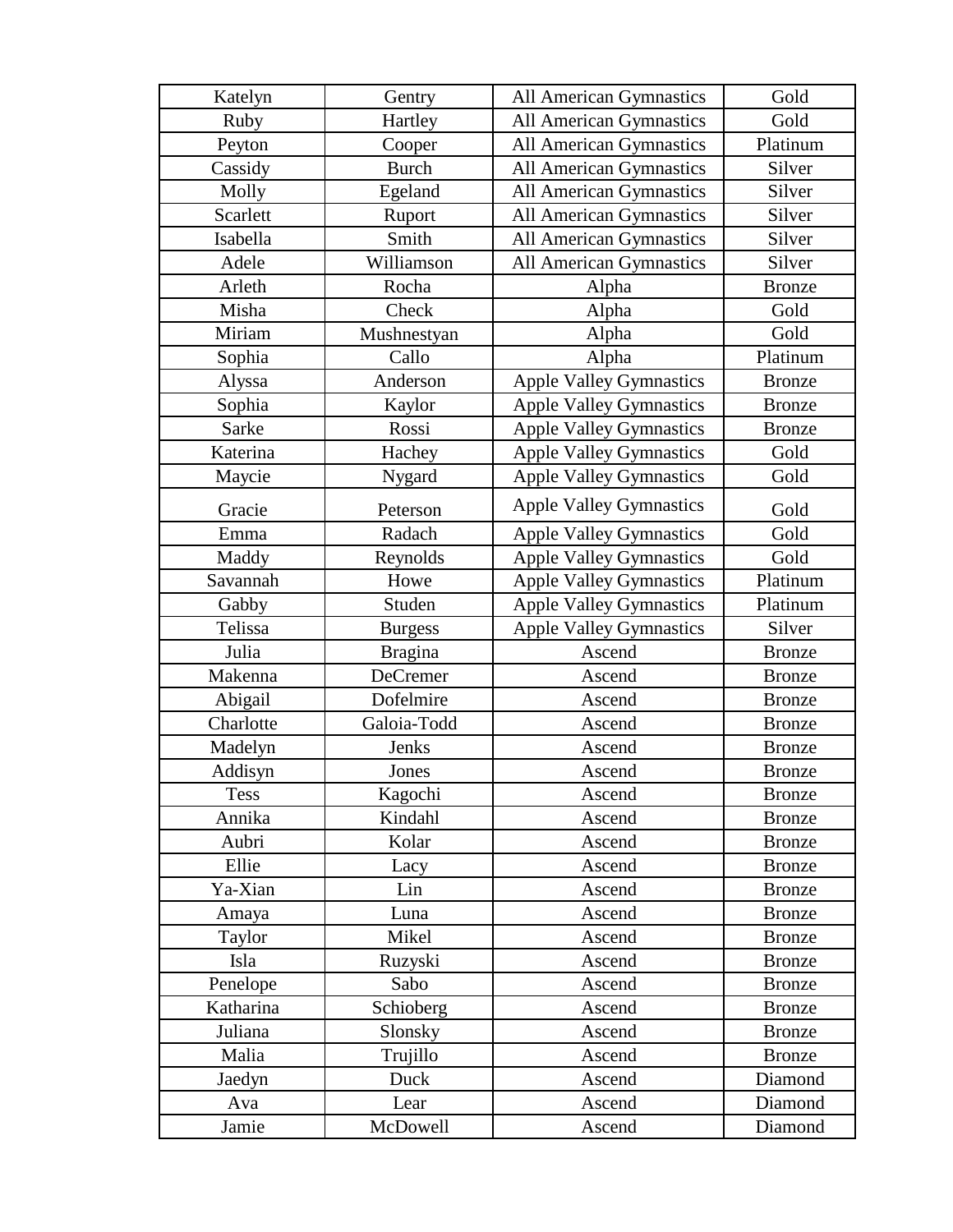| Jasmine         | McQueen         | Ascend | Diamond        |
|-----------------|-----------------|--------|----------------|
| Hayley          | Ryan            | Ascend | Diamond        |
| Emma            | Sayer           | Ascend | Diamond        |
| Gianna          | Wagner          | Ascend | Diamond        |
| Emma            | Alden           | Ascend | Gold           |
| Kitana          | Alegado         | Ascend | Gold           |
| Annika          | Chatters        | Ascend | Gold           |
| Sabrina         | Edmiston        | Ascend | Gold           |
| Ellison         | Felizardo       | Ascend | Gold           |
| Myla            | Felizardo       | Ascend | Gold           |
| Ciara           | Fletcher        | Ascend | Gold           |
| Izzabella       | Giove           | Ascend | Gold           |
| <b>Brooklyn</b> | Gunderson       | Ascend | Gold           |
| Kinsley         | Hall            | Ascend | Gold           |
| Irina           | Koneva          | Ascend | Gold           |
| Julia           | Kotyash         | Ascend | Gold           |
| Sydney          | Lay             | Ascend | Gold           |
| <b>Blakely</b>  | Maulding        | Ascend | Gold           |
| Aly             | Ritchie         | Ascend | Gold           |
| Jennifer        | Romero          | Ascend | Gold           |
| Sophia          | Romero          | Ascend | Gold           |
| Ruth            | Schweickert     | Ascend | Gold           |
| Abigail         | Scott           | Ascend | Gold           |
| Lily            | Scott           | Ascend | Gold           |
| Laelah          | Tiquia          | Ascend | Gold           |
| Melody          | Walter          | Ascend | Gold           |
| Marley          | Wilson          | Ascend | Gold           |
| Evelyn          | Aho             | Ascend | Platinum       |
| Lilly           | <b>Briggs</b>   | Ascend | Platinum       |
| Talia           | <b>Bushnell</b> | Ascend | Platinum       |
| Olivia          | Davis           | Ascend | Platinum       |
| Lena            | Haziq           | Ascend | Platinum       |
| Alea            | Luna            | Ascend | Platinum       |
| Amelia          | Miller          | Ascend | Platinum       |
| Ella            | Mohler          | Ascend | Platinum       |
| Aubrey          | Palermo         | Ascend | Platinum       |
| Lilli           | Prutzman        | Ascend | Platinum - IES |
| Harley          | Boe             | Ascend | Silver         |
| Abigail         | <b>Bolvin</b>   | Ascend | Silver         |
| Evalen          | Bonn            | Ascend | Silver         |
| Kira            | <b>Bragina</b>  | Ascend | Silver         |
| Karly           | <b>Briggs</b>   | Ascend | Silver         |
| Rylan           | Colwell         | Ascend | Silver         |
| Ashley          | Cundiff         | Ascend | Silver         |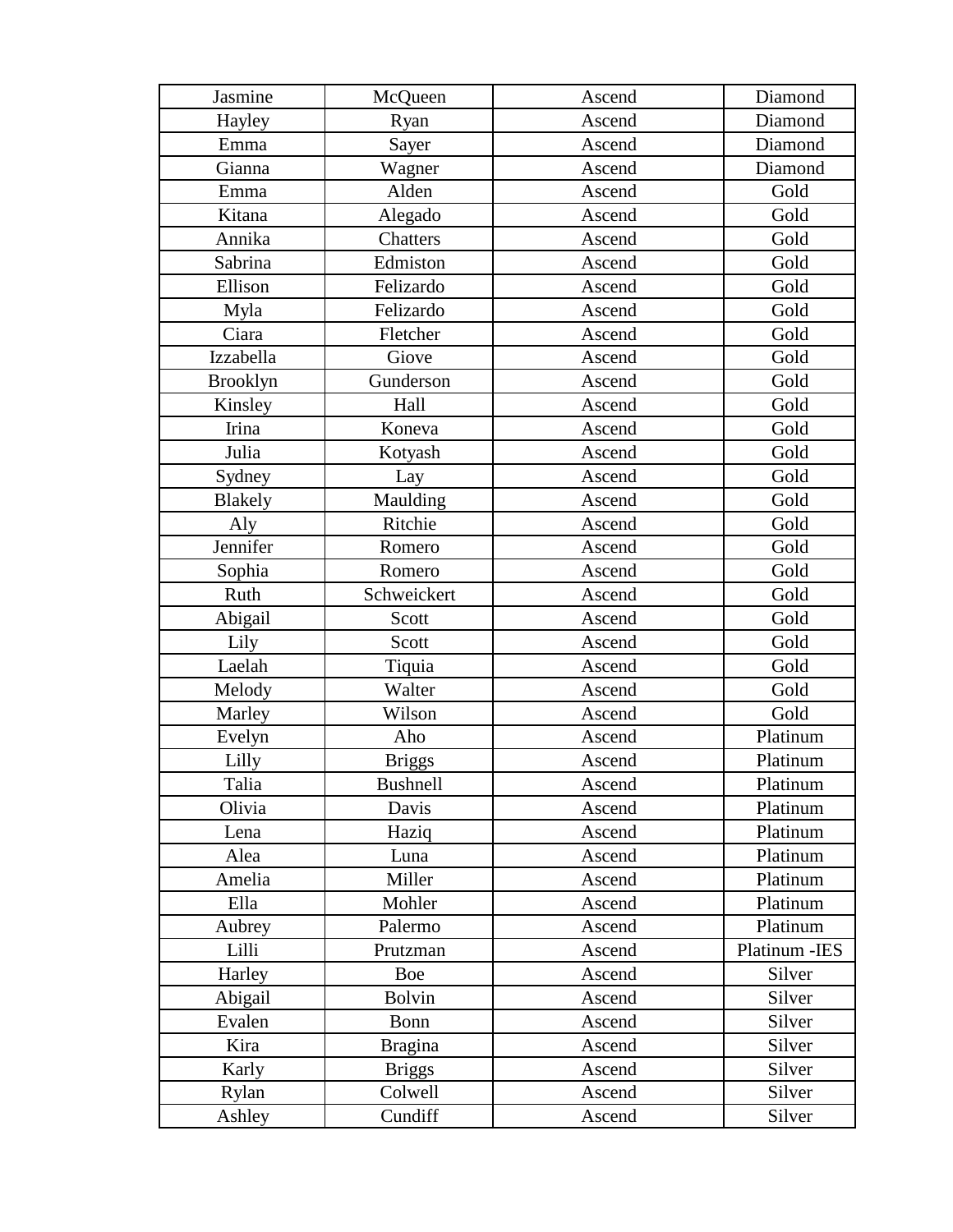| Madison       | Dellay                | Ascend             | Silver        |
|---------------|-----------------------|--------------------|---------------|
| Paige         | Eddington             | Ascend             | Silver        |
| Aaliyah       | Ellison               | Ascend             | Silver        |
| Karolina      | Hall                  | Ascend             | Silver        |
| Jurnee        | Hilliard              | Ascend             | Silver        |
| Mia           | Hoover                | Ascend             | Silver        |
| Capri         | Kilborn               | Ascend             | Silver        |
| Kamilla       | Kimball               | Ascend             | Silver        |
| Kylie         | Klinger               | Ascend             | Silver        |
| <b>Brooke</b> | Kovacevich            | Ascend             | Silver        |
| Elissa        | Legg                  | Ascend             | Silver        |
| Emily         | Legg                  | Ascend             | Silver        |
| Melissa       | McDonald              | Ascend             | Silver        |
| Aurora        | Menard                | Ascend             | Silver        |
| Kayla         | <b>Mestre Plourde</b> | Ascend             | Silver        |
| Addilynn      | Morey                 | Ascend             | Silver        |
| Klaudia       | Peltola               | Ascend             | Silver        |
| Madison       | Prince                | Ascend             | Silver        |
| Aditi         | Rahul                 | Ascend             | Silver        |
| Zoey          | Robbins               | Ascend             | Silver        |
| Emma          | Schminkey             | Ascend             | Silver        |
| Lila          | Slayton               | Ascend             | Silver        |
| Addison       | Sorter                | Ascend             | Silver        |
| Lucia         | Szymanek              | Ascend             | Silver        |
| Abigail       | Tapia                 | Ascend             | Silver        |
| Nicole        | Tomyn                 | Ascend             | Silver        |
| Lillyana      | Wiest                 | Ascend             | Silver        |
| Nadia         | Arocho                | <b>Black Hills</b> | <b>Bronze</b> |
| Claire        | <b>Bode</b>           | <b>Black Hills</b> | <b>Bronze</b> |
| Abby          | <b>Boswell</b>        | <b>Black Hills</b> | <b>Bronze</b> |
| Paige         | Cox                   | <b>Black Hills</b> | <b>Bronze</b> |
| Maribel       | Cruz                  | <b>Black Hills</b> | <b>Bronze</b> |
| Lola          | Ecklund               | <b>Black Hills</b> | <b>Bronze</b> |
| Abigail       | Espinoza              | <b>Black Hills</b> | <b>Bronze</b> |
| Bella         | Gonzalez              | <b>Black Hills</b> | <b>Bronze</b> |
| Kyler         | Jobb                  | <b>Black Hills</b> | <b>Bronze</b> |
| Kylie         | Keller                | <b>Black Hills</b> | <b>Bronze</b> |
| Lexi          | Labberton             | <b>Black Hills</b> | <b>Bronze</b> |
| Isabella      | Lucano                | <b>Black Hills</b> | <b>Bronze</b> |
| Lela          | McIntyre              | <b>Black Hills</b> | <b>Bronze</b> |
| Lyla          | Merten                | <b>Black Hills</b> | <b>Bronze</b> |
| Mary          | Salmon                | <b>Black Hills</b> | <b>Bronze</b> |
| Emberly       | Stone                 | <b>Black Hills</b> | <b>Bronze</b> |
| Peyton        | Thomas                | <b>Black Hills</b> | <b>Bronze</b> |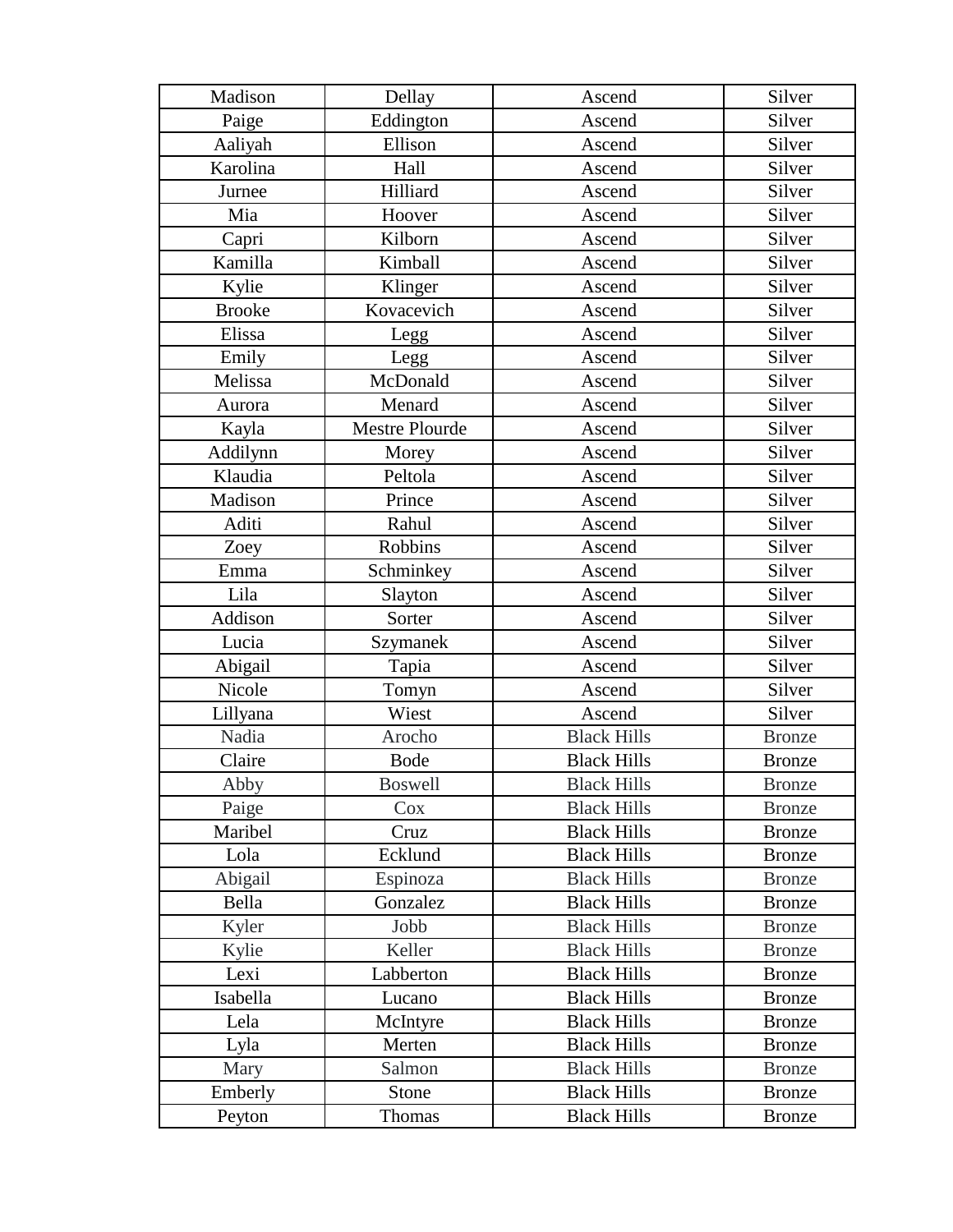| Stella    | Zamora             | <b>Black Hills</b>             | <b>Bronze</b> |
|-----------|--------------------|--------------------------------|---------------|
| Sadie     | McHune             | <b>Black Hills</b>             | Diamond       |
| Zoe       | Schofield          | <b>Black Hills</b>             | Diamond       |
| Makenzie  | Frood              | <b>Black Hills</b>             | Gold          |
| Ari       | Galarza            | <b>Black Hills</b>             | Gold          |
| Kalissa   | Goodwin            | <b>Black Hills</b>             | Gold          |
| Zadia     | Harrington         | <b>Black Hills</b>             | Gold          |
| Lola      | Kunic              | <b>Black Hills</b>             | Gold          |
| Rosealea  | Pruitt             | <b>Black Hills</b>             | Gold          |
| Kali      | Reyes              | <b>Black Hills</b>             | Gold          |
| Serenity  | Davis              | <b>Black Hills</b>             | Platinum      |
| Halle     | Harrington         | <b>Black Hills</b>             | Platinum      |
| Macie     | Harrington         | <b>Black Hills</b>             | Platinum      |
| Kena      | Waylett            | <b>Black Hills</b>             | Platinum      |
| Jasmine   | Weatherford        | <b>Black Hills</b>             | Platinum      |
| Cheyenne  | Wood               | <b>Black Hills</b>             | Platinum      |
| Dominique | Ambroise           | <b>Black Hills</b>             | Silver        |
| Amora     | Anebo              | <b>Black Hills</b>             | Silver        |
| Kenley    | <b>Billings</b>    | <b>Black Hills</b>             | Silver        |
| Hattie    | <b>Bramble</b>     | <b>Black Hills</b>             | Silver        |
| Elizabeth | Esselstrom         | <b>Black Hills</b>             | Silver        |
| Kaylie    | Farmer             | <b>Black Hills</b>             | Silver        |
| Sophia    | Flint              | <b>Black Hills</b>             | Silver        |
| Rylee     | Gulley             | <b>Black Hills</b>             | Silver        |
| Gabby     | Harrington         | <b>Black Hills</b>             | Silver        |
| Jessica   | Luellen            | <b>Black Hills</b>             | Silver        |
| Leilani   | Mason              | <b>Black Hills</b>             | Silver        |
| Hannah    | Myer               | <b>Black Hills</b>             | Silver        |
| Aubree    | Picklesimer        | <b>Black Hills</b>             | Silver        |
| Abigail   | Pierce             | <b>Black Hills</b>             | Silver        |
| Emily     | Pierce             | <b>Black Hills</b>             | Silver        |
| Delilah   | Sanchez            | <b>Black Hills</b>             | Silver        |
| Harper    | Tracy              | <b>Black Hills</b>             | Silver        |
| Sophie    | <b>Brittingham</b> | <b>Bothell Gymnastics Club</b> | Diamond       |
| Emily     | <b>Brouwers</b>    | <b>Bothell Gymnastics Club</b> | Diamond       |
| Serena    | Fasheh             | <b>Bothell Gymnastics Club</b> | Diamond       |
| Ainsley   | Mann               | <b>Bothell Gymnastics Club</b> | Diamond       |
| Sydney    | Tran               | <b>Bothell Gymnastics Club</b> | Diamond       |
| Addison   | Wheeler            | <b>Bothell Gymnastics Club</b> | Diamond       |
| Lauren    | Wierschke          | <b>Bothell Gymnastics Club</b> | Diamond       |
| Anna-lyn  | Wilson             | <b>Bothell Gymnastics Club</b> | Diamond       |
| Jessica   | <b>Barsness</b>    | <b>Bothell Gymnastics Club</b> | Gold          |
| Reece     | <b>Brown</b>       | <b>Bothell Gymnastics Club</b> | Gold          |
| Chloe     | Doan               | <b>Bothell Gymnastics Club</b> | Gold          |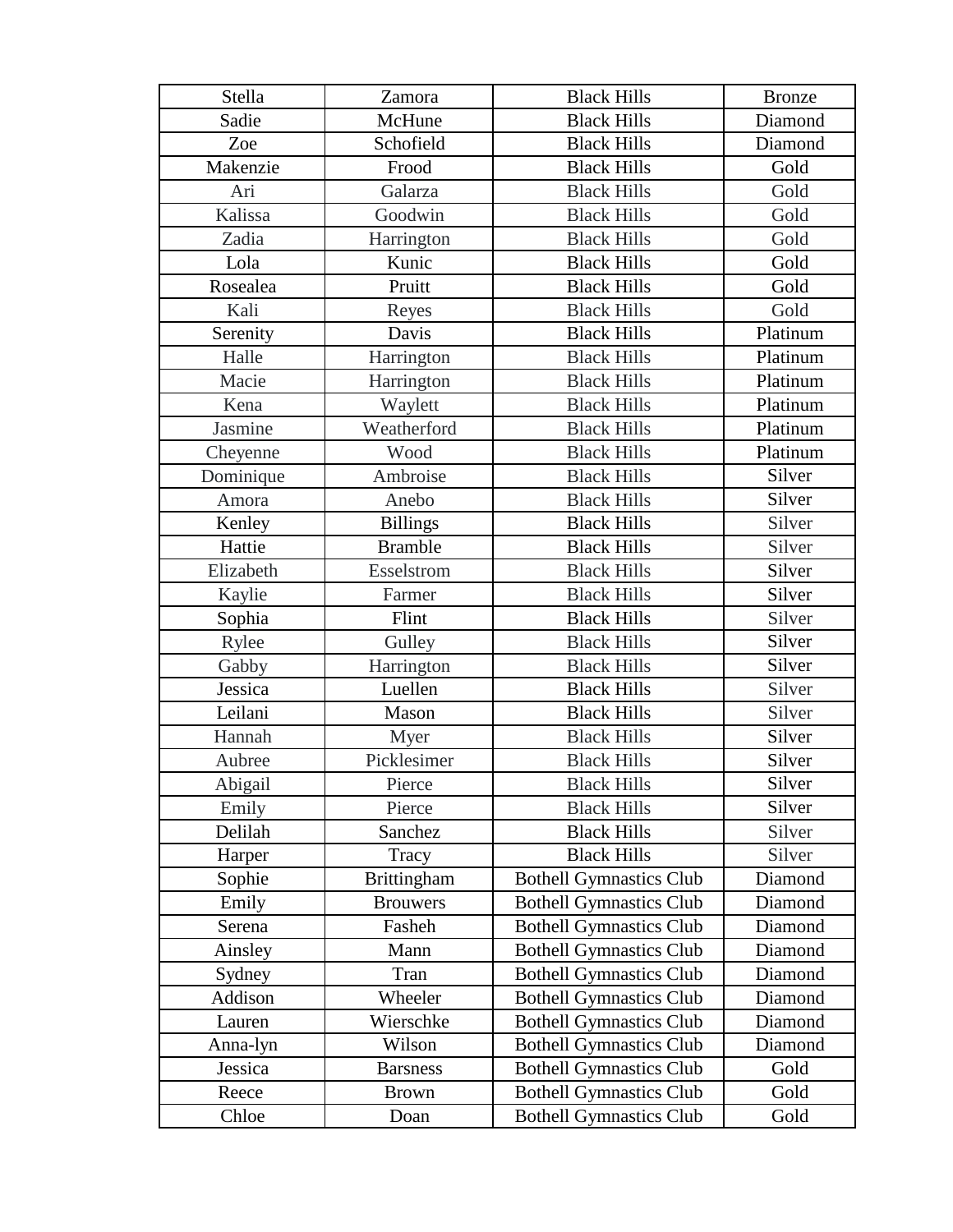| Chloe       | Fallesen     | <b>Bothell Gymnastics Club</b> | Gold     |
|-------------|--------------|--------------------------------|----------|
| Olivia      | Feldner      | <b>Bothell Gymnastics Club</b> | Gold     |
| Avery       | Field        | <b>Bothell Gymnastics Club</b> | Gold     |
| Nora        | Giesbrecht   | <b>Bothell Gymnastics Club</b> | Gold     |
| Quincy "Lu" | Olsen        | <b>Bothell Gymnastics Club</b> | Gold     |
| Elena       | Reeder       | <b>Bothell Gymnastics Club</b> | Gold     |
| Natalie     | Rosin        | <b>Bothell Gymnastics Club</b> | Gold     |
| Isabela     | Rowe-Parker  | <b>Bothell Gymnastics Club</b> | Gold     |
| Molly       | Sedgwick     | <b>Bothell Gymnastics Club</b> | Gold     |
| Aliya       | Smith        | <b>Bothell Gymnastics Club</b> | Gold     |
| Madeline    | Thomas       | <b>Bothell Gymnastics Club</b> | Gold     |
| Mabel       | Wilson       | <b>Bothell Gymnastics Club</b> | Gold     |
| Julia       | Zgherea      | <b>Bothell Gymnastics Club</b> | Gold     |
| Heidi       | Anderson     | <b>Bothell Gymnastics Club</b> | Platinum |
| Karis       | <b>Byunn</b> | <b>Bothell Gymnastics Club</b> | Platinum |
| Mackenzie   | Currier      | <b>Bothell Gymnastics Club</b> | Platinum |
| Timbre      | Grevenkamp   | <b>Bothell Gymnastics Club</b> | Platinum |
| Sarah       | Kaltenbach   | <b>Bothell Gymnastics Club</b> | Platinum |
| Carly       | Maehl        | <b>Bothell Gymnastics Club</b> | Platinum |
| Sophia      | Rhodes       | <b>Bothell Gymnastics Club</b> | Platinum |
| Lucy        | Richardson   | <b>Bothell Gymnastics Club</b> | Platinum |
| Katherine   | Schaffer     | <b>Bothell Gymnastics Club</b> | Platinum |
| Lucia       | Shadduck     | <b>Bothell Gymnastics Club</b> | Platinum |
| Jordynn     | Vandermyn    | <b>Bothell Gymnastics Club</b> | Platinum |
| Katie       | Walker       | <b>Bothell Gymnastics Club</b> | Platinum |
| Aika        | Yanagimoto   | <b>Bothell Gymnastics Club</b> | Platinum |
| Abigail     | Analau       | <b>Bothell Gymnastics Club</b> | Silver   |
| Evangeline  | Anderson     | <b>Bothell Gymnastics Club</b> | Silver   |
| Joellen     | Cheng        | <b>Bothell Gymnastics Club</b> | Silver   |
| Corinne     | Elliott      | <b>Bothell Gymnastics Club</b> | Silver   |
| Amelia      | Fong         | <b>Bothell Gymnastics Club</b> | Silver   |
| Ava         | <b>Fry</b>   | <b>Bothell Gymnastics Club</b> | Silver   |
| Jennifer    | Hyunh        | <b>Bothell Gymnastics Club</b> | Silver   |
| Nicole      | Kajimura     | <b>Bothell Gymnastics Club</b> | Silver   |
| Sawyer      | King         | <b>Bothell Gymnastics Club</b> | Silver   |
| Maddie      | Lau          | <b>Bothell Gymnastics Club</b> | Silver   |
| LeeAnn      | Rosin        | <b>Bothell Gymnastics Club</b> | Silver   |
| Tessa       | Suarez       | <b>Bothell Gymnastics Club</b> | Silver   |
| Naomi       | Sugawara     | <b>Bothell Gymnastics Club</b> | Silver   |
| Michaela    | Suttell      | <b>Bothell Gymnastics Club</b> | Silver   |
| Kavya       | Tayal        | <b>Bothell Gymnastics Club</b> | Silver   |
| Diana       | Cuc          | <b>CEG</b>                     | Gold     |
| Angel       | Dhothon      | <b>CEG</b>                     | Gold     |
| Nina        | Getnet       | CEG                            | Gold     |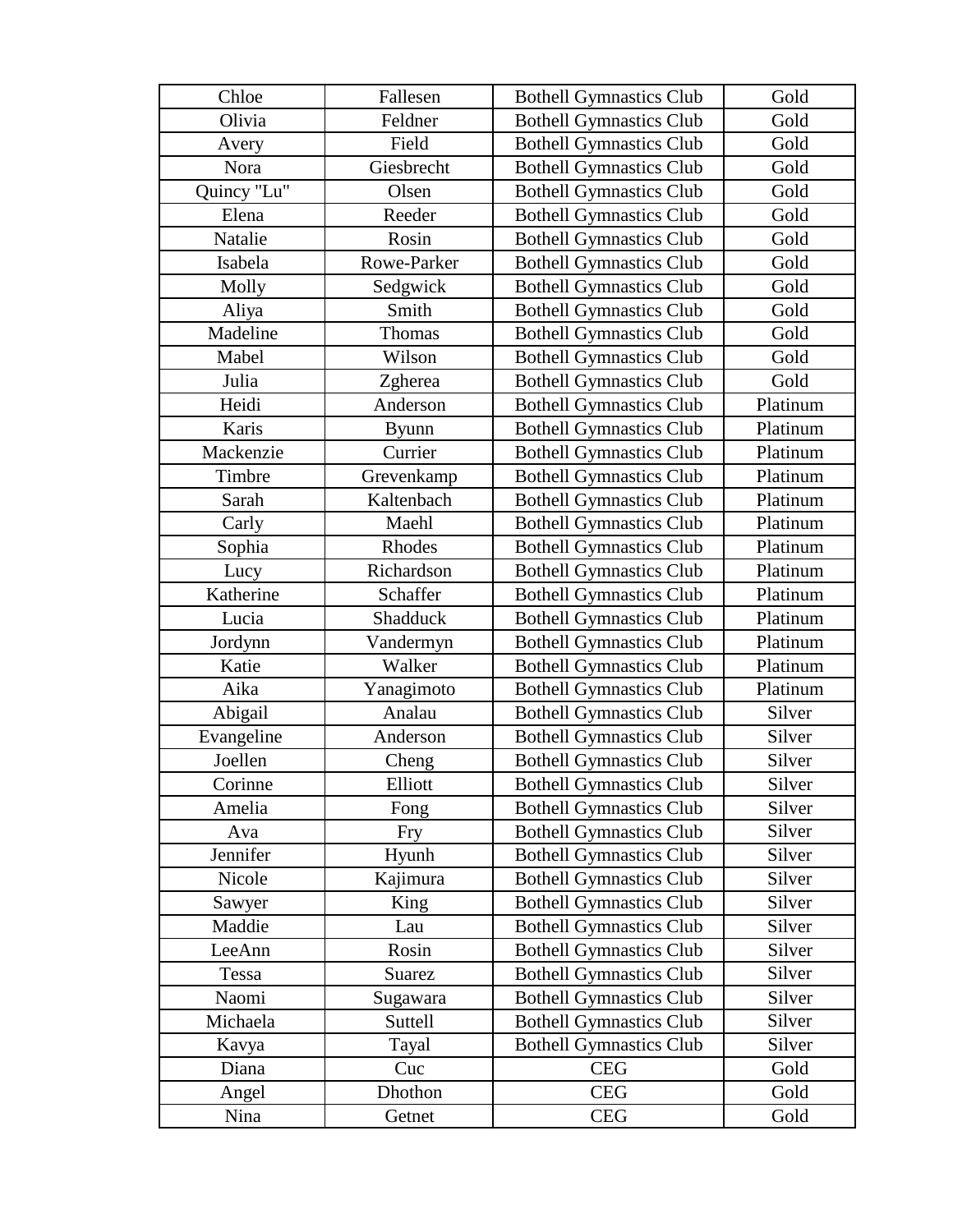| Dasha         | Lauzen         | <b>CEG</b>                      | Gold          |
|---------------|----------------|---------------------------------|---------------|
| Aria          | Smalley        | <b>CEG</b>                      | Gold          |
| Farah         | Ali-Husein     | <b>CEG</b>                      | Silver        |
| Quinn         | Bley           | <b>CEG</b>                      | Silver        |
| Mikayla       | Callahan       | <b>CEG</b>                      | Silver        |
| Lucy          | Eastland       | <b>CEG</b>                      | Silver        |
| Ella          | Eastland       | <b>CEG</b>                      | Silver        |
| Yeva          | Gomilko        | <b>CEG</b>                      | Silver        |
| Elizabeth     | Green          | <b>CEG</b>                      | Silver        |
| Anna          | Hunter         | <b>CEG</b>                      | Silver        |
| Hadley        | Lauren         | <b>CEG</b>                      | Silver        |
| Helen         | Mackey         | <b>CEG</b>                      | Silver        |
| Hadi          | <b>Streit</b>  | <b>CEG</b>                      | Silver        |
| Calleigh      | Tassani-Krell  | <b>CEG</b>                      | <b>XS</b>     |
| Alaina        | Tubbs          | <b>CEG</b>                      | XS            |
| Raegan        | Aeschliman     | <b>Coastal Realm Gymnastics</b> | <b>Bronze</b> |
| Alice         | Arbes          | <b>Coastal Realm Gymnastics</b> | <b>Bronze</b> |
| Eliana        | <b>Bailey</b>  | <b>Coastal Realm Gymnastics</b> | <b>Bronze</b> |
| <b>Betty</b>  | <b>Barrett</b> | <b>Coastal Realm Gymnastics</b> | <b>Bronze</b> |
| Avery         | Beam           | <b>Coastal Realm Gymnastics</b> | <b>Bronze</b> |
| Lacey         | <b>Blake</b>   | <b>Coastal Realm Gymnastics</b> | <b>Bronze</b> |
| Andrea        | Collazo        | <b>Coastal Realm Gymnastics</b> | <b>Bronze</b> |
| Vyla          | Forsberg       | <b>Coastal Realm Gymnastics</b> | <b>Bronze</b> |
| Mary          | Gunther        | <b>Coastal Realm Gymnastics</b> | <b>Bronze</b> |
| Vienna        | Haydari        | <b>Coastal Realm Gymnastics</b> | <b>Bronze</b> |
| Kailey        | Hendrickson    | <b>Coastal Realm Gymnastics</b> | <b>Bronze</b> |
| Addison       | Horton         | <b>Coastal Realm Gymnastics</b> | <b>Bronze</b> |
| Alyna         | Jones          | <b>Coastal Realm Gymnastics</b> | <b>Bronze</b> |
| Zoey          | Macaulay       | <b>Coastal Realm Gymnastics</b> | <b>Bronze</b> |
| Silvia        | Niculescu      | <b>Coastal Realm Gymnastics</b> | <b>Bronze</b> |
| Emma          | Niculescu      | <b>Coastal Realm Gymnastics</b> | <b>Bronze</b> |
| Maggie        | Norris         | <b>Coastal Realm Gymnastics</b> | <b>Bronze</b> |
| Alli          | Palmer         | <b>Coastal Realm Gymnastics</b> | <b>Bronze</b> |
| Kennedy       | Ross           | <b>Coastal Realm Gymnastics</b> | <b>Bronze</b> |
| <b>Brogan</b> | Stewart        | <b>Coastal Realm Gymnastics</b> | <b>Bronze</b> |
| Zoey          | Swartz         | <b>Coastal Realm Gymnastics</b> | <b>Bronze</b> |
| Grace         | Young          | <b>Coastal Realm Gymnastics</b> | <b>Bronze</b> |
| Olivia        | <b>Brown</b>   | <b>Coastal Realm Gymnastics</b> | Gold          |
| Kendall       | Clauson        | <b>Coastal Realm Gymnastics</b> | Gold          |
| Isabelle      | Garrett        | <b>Coastal Realm Gymnastics</b> | Gold          |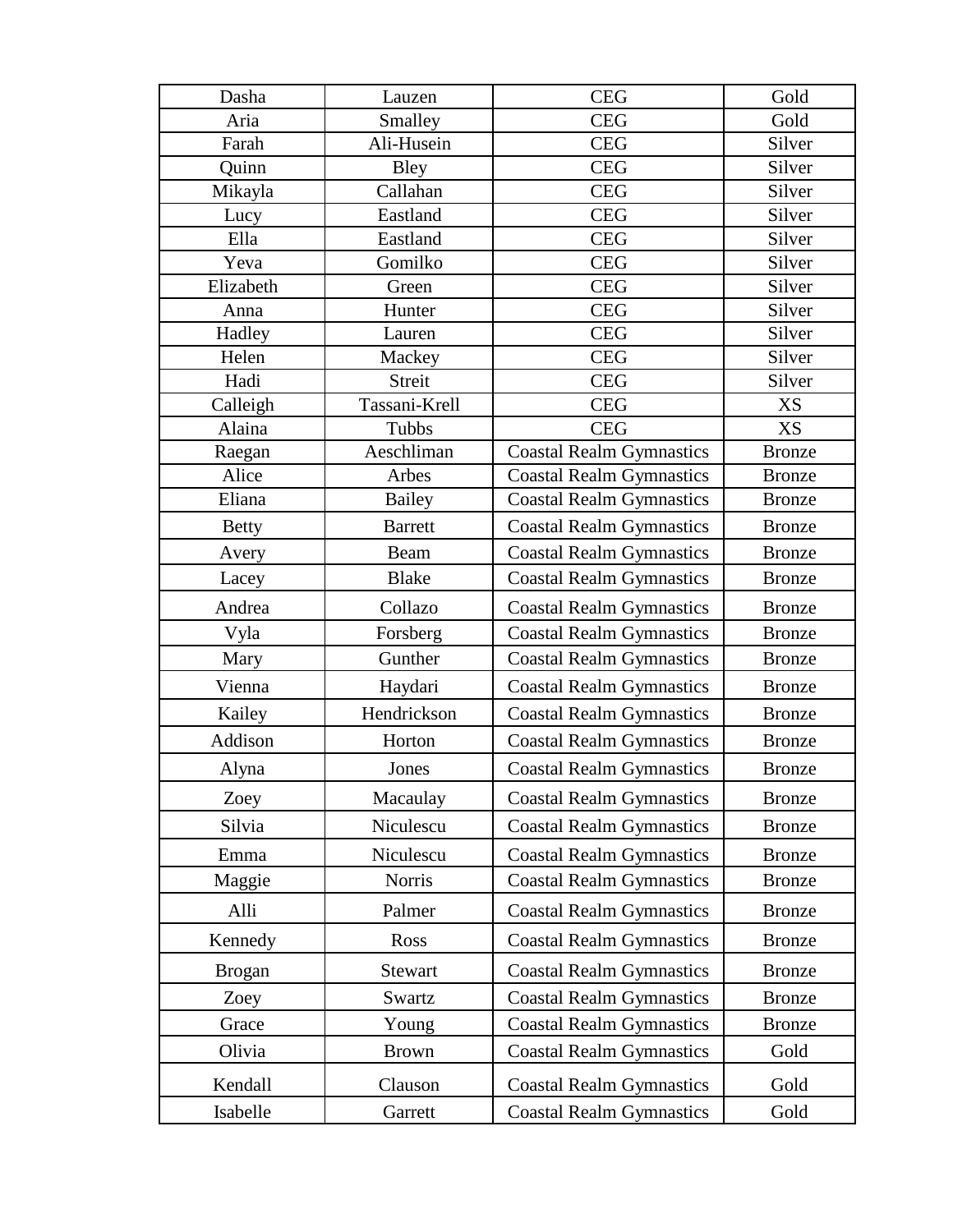| Kelsi           | Jorgensen      | <b>Coastal Realm Gymnastics</b> | Gold          |
|-----------------|----------------|---------------------------------|---------------|
| Kianna          | Lance          | <b>Coastal Realm Gymnastics</b> | Gold          |
| Kyla            | Wilson         | <b>Coastal Realm Gymnastics</b> | Gold          |
| Sydnee          | Garrett        | <b>Coastal Realm Gymnastics</b> | Silver        |
| Niomi           | Heatwole       | <b>Coastal Realm Gymnastics</b> | Silver        |
| Loghan          | Lamay          | <b>Coastal Realm Gymnastics</b> | Silver        |
| Sophi           | Lapov          | <b>Coastal Realm Gymnastics</b> | Silver        |
| Maylie          | Lillard        | <b>Coastal Realm Gymnastics</b> | Silver        |
| Acacia          | Nielson        | <b>Coastal Realm Gymnastics</b> | Silver        |
| Jolie           | <b>Tippets</b> | <b>Coastal Realm Gymnastics</b> | Silver        |
| Kamela          | Warren         | <b>Coastal Realm Gymnastics</b> | Silver        |
| Kinleigh        | Cook           | <b>Dynamic Athletic Center</b>  | Diamond       |
| Aleah           | Dewitt         | <b>Dynamic Athletic Center</b>  | Diamond       |
| Kennedi         | Downie         | <b>Dynamic Athletic Center</b>  | Diamond       |
| Maren           | Forsnes        | <b>Dynamic Athletic Center</b>  | Diamond       |
| <b>Brooklyn</b> | Lawrence       | Dynamic Athletic Center         | Diamond       |
| Averey          | Seidel         | <b>Dynamic Athletic Center</b>  | Diamond       |
| Lillian         | Farinacci      | <b>Dynamic Athletic Center</b>  | Gold          |
| Lily            | Gammon         | <b>Dynamic Athletic Center</b>  | Gold          |
| Journee         | McKlveen       | Dynamic Athletic Center         | Gold          |
| Olivia          | Price          | <b>Dynamic Athletic Center</b>  | Gold          |
| Amanda          | Thibeault      | Dynamic Athletic Center         | Gold          |
| Paige           | Wilson         | <b>Dynamic Athletic Center</b>  | Gold          |
| Josie           | Anselmo        | <b>Dynamic Athletic Center</b>  | Platinum      |
| Penelope        | Tran           | <b>Dynamic Athletic Center</b>  | Platinum      |
| Ellawyn         | Wilson         | <b>Dynamic Athletic Center</b>  | Platinum      |
| Addyson         | Fullmer        | Dynamic Athletic Center         | Silver        |
| Sophie          | McConnell      | <b>Dynamic Athletic Center</b>  | Silver        |
| Austyn          | Olson          | <b>Dynamic Athletic Center</b>  | Silver        |
| Myrah           | Bali           | <b>Emerald City</b>             | <b>Bronze</b> |
| Cailtin         | Blomquist      | <b>Emerald City</b>             | <b>Bronze</b> |
| Venba           | Dinesh         | <b>Emerald City</b>             | <b>Bronze</b> |
| Hannah          | <b>Dueck</b>   | <b>Emerald City</b>             | <b>Bronze</b> |
| Kenli           | Hale           | <b>Emerald City</b>             | <b>Bronze</b> |
| Alina           | Knapp          | <b>Emerald City</b>             | <b>Bronze</b> |
| Eden            | Lempel         | <b>Emerald City</b>             | <b>Bronze</b> |
| Gianna          | Levengood      | <b>Emerald City</b>             | <b>Bronze</b> |
| Inaaya          | Mansuri        | <b>Emerald City</b>             | <b>Bronze</b> |
| Ria             | Rao            | <b>Emerald City</b>             | <b>Bronze</b> |
| Anya            | Severson       | <b>Emerald City</b>             | <b>Bronze</b> |
| Flossie         | Thompson       | <b>Emerald City</b>             | <b>Bronze</b> |
| Ava             | Weiner         | <b>Emerald City</b>             | <b>Bronze</b> |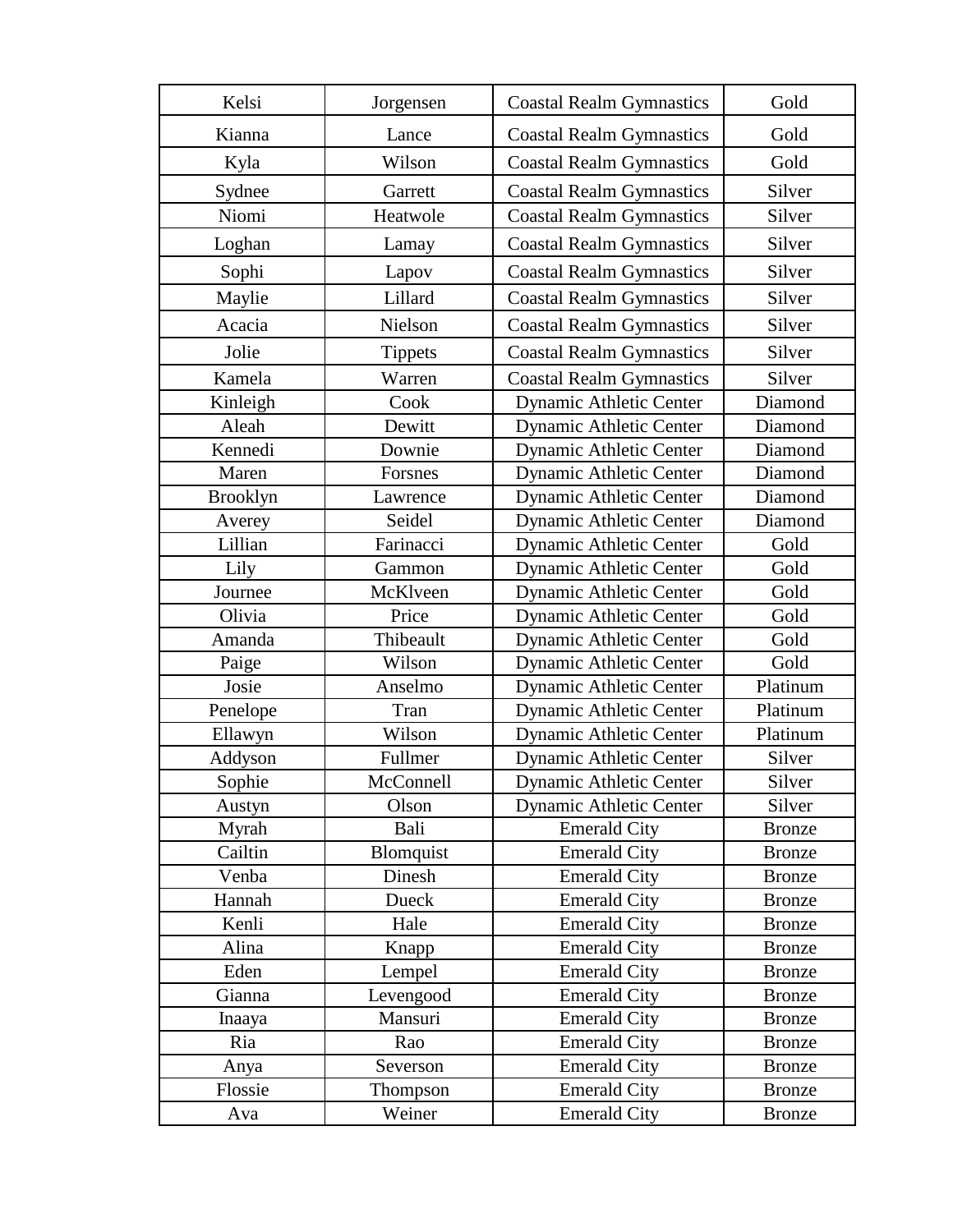| Noa          | Ziklik         | <b>Emerald City</b> | <b>Bronze</b> |
|--------------|----------------|---------------------|---------------|
| Ellie        | Fish           | <b>Emerald City</b> | Diamond       |
| Nishka       | Jaiswal        | <b>Emerald City</b> | Diamond       |
| <b>Betty</b> | Reed           | <b>Emerald City</b> | Diamond       |
| Kayleigh     | Tubb           | <b>Emerald City</b> | Diamond       |
| Sabina       | Tubb           | <b>Emerald City</b> | Diamond       |
| Cameron      | Wallace        | <b>Emerald City</b> | Diamond       |
| Mackenzie    | Werner         | <b>Emerald City</b> | Diamond       |
| Revathi      | Chathoth       | <b>Emerald City</b> | Gold          |
| Maddie       | Escamilla      | <b>Emerald City</b> | Gold          |
| Mackenzie    | Fiendell       | <b>Emerald City</b> | Gold          |
| Tanisha      | Gopalkrishnan  | <b>Emerald City</b> | Gold          |
| Elise        | Heutchy        | <b>Emerald City</b> | Gold          |
| Leah         | Krieger        | <b>Emerald City</b> | Gold          |
| Teagan       | LeBlanc        | <b>Emerald City</b> | Gold          |
| Chloe        | Martodam       | <b>Emerald City</b> | Gold          |
| Kylie        | Mineiro        | <b>Emerald City</b> | Gold          |
| Lauren       | Mock           | <b>Emerald City</b> | Gold          |
| Tamar        | Moursalimov    | <b>Emerald City</b> | Gold          |
| Penelope     | Mullet         | <b>Emerald City</b> | Gold          |
| Sysha        | Shaikh         | <b>Emerald City</b> | Gold          |
| Anna         | <b>Stock</b>   | <b>Emerald City</b> | Gold          |
| Molly        | Storment       | <b>Emerald City</b> | Gold          |
| Caitlyn      | Weeks          | <b>Emerald City</b> | Gold          |
| Leah         | Fowler         | <b>Emerald City</b> | Platinum      |
| Shreya       | Gaur           | <b>Emerald City</b> | Platinum      |
| Mia          | Guthrie        | <b>Emerald City</b> | Platinum      |
| Laila        | Macky          | <b>Emerald City</b> | Platinum      |
| Sofia        | Moreno         | <b>Emerald City</b> | Platinum      |
| Juliette     | Robadey        | <b>Emerald City</b> | Platinum      |
| Zari         | Rosenberger    | <b>Emerald City</b> | Platinum      |
| Shyann       | <b>Stanley</b> | <b>Emerald City</b> | Platinum      |
| Claire       | Stone          | <b>Emerald City</b> | Platinum      |
| Livia        | Wahl           | <b>Emerald City</b> | Platinum      |
| Anishka      | <b>Balla</b>   | <b>Emerald City</b> | Silver        |
| Karolina     | Boichenko      | <b>Emerald City</b> | Silver        |
| Caitlyn      | <b>Borrows</b> | <b>Emerald City</b> | Silver        |
| Emilia       | Caamano        | <b>Emerald City</b> | Silver        |
| Hailey       | Cardiff        | <b>Emerald City</b> | Silver        |
| Mia          | Egido          | <b>Emerald City</b> | Silver        |
| Alison       | Gill           | <b>Emerald City</b> | Silver        |
| Audrey       | Hill           | <b>Emerald City</b> | Silver        |
| Evelyn       | Jensen         | <b>Emerald City</b> | Silver        |
| Kate         | Marquardt      | <b>Emerald City</b> | Silver        |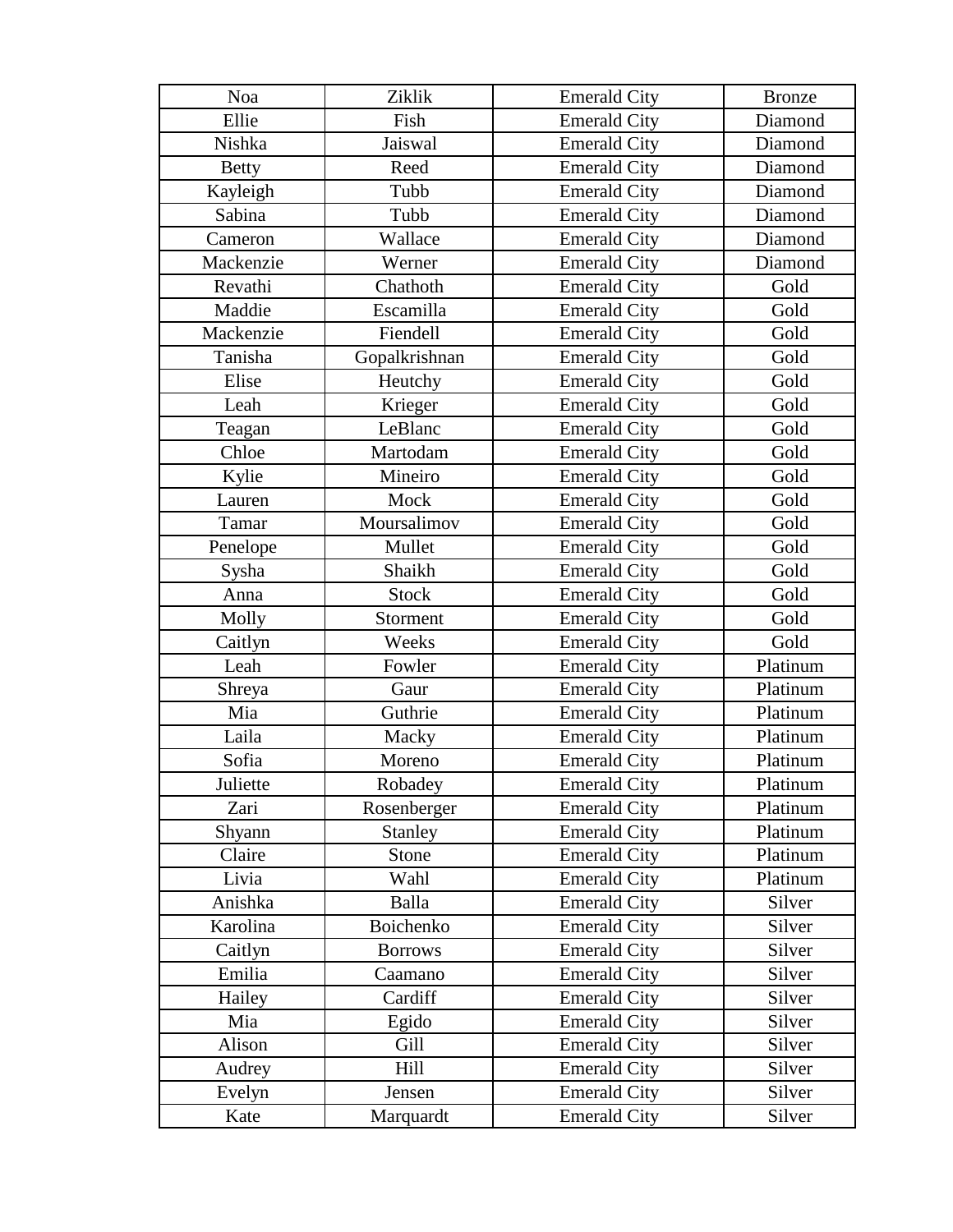| Emilie         | Miller        | <b>Emerald City</b>            | Silver        |
|----------------|---------------|--------------------------------|---------------|
| Sabine         | Morgan        | <b>Emerald City</b>            | Silver        |
| Allison        | Park          | <b>Emerald City</b>            | Silver        |
| Karen          | Perez         | <b>Emerald City</b>            | Silver        |
| Zoe            | Scazafavo     | <b>Emerald City</b>            | Silver        |
| Mai            | Shadmi        | <b>Emerald City</b>            | Silver        |
| Sophie         | To            | <b>Emerald City</b>            | Silver        |
| Saivi          | Vidwans       | <b>Emerald City</b>            | Silver        |
| Evey           | McGraw        | Everegreen                     | Gold          |
| Peyton         | Rigsby        | Evergreen                      | <b>Bronze</b> |
| Kyra           | Chambers      | Evergreen                      | Gold          |
| Evgeniya       | McGraw        | Evergreen                      | Gold          |
| Evelin         | Williams      | Evergreen                      | Gold          |
| Eva            | <b>Barron</b> | Evergreen                      | Silver        |
| Hannah         | Benson        | Evergreen                      | Silver        |
| Maisyn         | Coogler       | Evergreen                      | Silver        |
| Austyn         | Eash          | Evergreen                      | Silver        |
| Samantha       | Henao         | Evergreen                      | Silver        |
| Ruby           | Little        | Evergreen                      | Silver        |
| Ava            | Loetscher     | Evergreen                      | Silver        |
| McKinley       | Mahome        | Evergreen                      | Silver        |
| <b>Beatrix</b> | Vogel         | Evergreen                      | Silver        |
| Reese          | Clizbe        | Garlands                       | Gold          |
| Maely          | Fort          | Garlands                       | Gold          |
| Tori           | Fox           | Garlands                       | Gold          |
| Alana          | Lukins        | Garlands                       | Gold          |
| Audrey         | Marcum        | Garlands                       | Gold          |
| <b>Bailey</b>  | Reynolds      | Garlands                       | Gold          |
| Naya           | Runkle        | Garlands                       | Gold          |
| Lexi           | Wall          | Garlands                       | Gold          |
| Emy            | Weddle        | Garlands                       | Gold          |
| Ashlin         | <b>Blair</b>  | Garlands                       | Platinum      |
| Hailey         | Kohler        | Garlands                       | Platinum      |
| Emma           | Tuan          | Garlands                       | Platinum      |
| Karlee         | Altena        | Garlands                       | Silver        |
| Callie         | <b>Beck</b>   | Garlands                       | Silver        |
| Taylor         | Carlson       | Garlands                       | Silver        |
| Anna           | Farley        | Garlands                       | Silver        |
| Penny          | Gessel        | Garlands                       | Silver        |
| Maci           | Grosz         | Garlands                       | Silver        |
| Capri          | Raekes        | Garlands                       | Silver        |
| Abby           | Turner        | Garlands                       | Silver        |
| Emma           | Valdez        | Garlands                       | Silver        |
| Anya           | Davenport     | <b>Grace Gymnastics Center</b> | <b>Bronze</b> |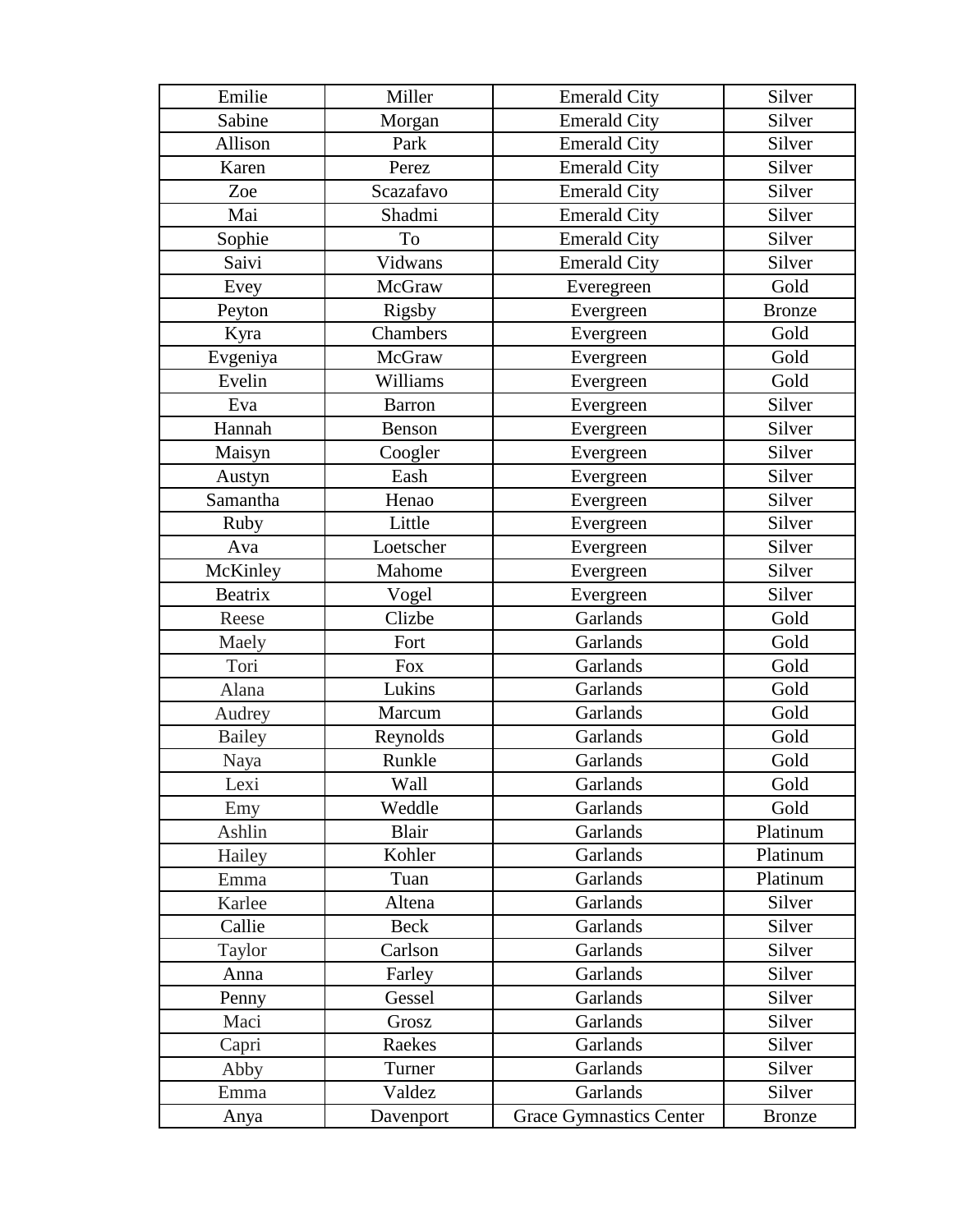| Sophia         | Gardner        | <b>Grace Gymnastics Center</b> | <b>Bronze</b> |
|----------------|----------------|--------------------------------|---------------|
| <b>Brielle</b> | Gonzales       | <b>Grace Gymnastics Center</b> | <b>Bronze</b> |
| Lilliana       | Jones          | <b>Grace Gymnastics Center</b> | <b>Bronze</b> |
| Julia          | Lee            | <b>Grace Gymnastics Center</b> | <b>Bronze</b> |
| Ayerian        | O'Connor       | <b>Grace Gymnastics Center</b> | <b>Bronze</b> |
| Madison        | Peters         | <b>Grace Gymnastics Center</b> | <b>Bronze</b> |
| Kala'i         | Ripka          | <b>Grace Gymnastics Center</b> | <b>Bronze</b> |
| Sarah          | Shirer         | <b>Grace Gymnastics Center</b> | <b>Bronze</b> |
| Libby          | <b>Simmons</b> | <b>Grace Gymnastics Center</b> | <b>Bronze</b> |
| Ari            | Snyder         | <b>Grace Gymnastics Center</b> | <b>Bronze</b> |
| Estefania      | Alvardo        | <b>Grace Gymnastics Center</b> | Gold          |
| Kelsey         | <b>Buttner</b> | <b>Grace Gymnastics Center</b> | Gold          |
| Kennedy        | Evangelista    | <b>Grace Gymnastics Center</b> | Gold          |
| Katelynn       | Pihlman        | <b>Grace Gymnastics Center</b> | Gold          |
| Emily          | Poling         | <b>Grace Gymnastics Center</b> | Gold          |
| Amina          | Thomas         | <b>Grace Gymnastics Center</b> | Gold          |
| Naliah         | <b>Brown</b>   | <b>Grace Gymnastics Center</b> | Silver        |
| Amarianna      | DeMyers        | <b>Grace Gymnastics Center</b> | Silver        |
| Christyana     | Garman         | <b>Grace Gymnastics Center</b> | Silver        |
| Madelyn        | Higashi        | <b>Grace Gymnastics Center</b> | Silver        |
| Rylie          | Hughes         | <b>Grace Gymnastics Center</b> | Silver        |
| Isla           | Mills          | <b>Grace Gymnastics Center</b> | Silver        |
| Alonah         | Pollard        | <b>Grace Gymnastics Center</b> | Silver        |
| Stevie         | Smith          | <b>Grace Gymnastics Center</b> | Silver        |
| Leah           | Vizcaino       | <b>Grace Gymnastics Center</b> | Silver        |
| Nevaeh         | Willis         | <b>Grace Gymnastics Center</b> | Silver        |
| Harper         | Collier        | <b>Gym East</b>                | <b>Bronze</b> |
| Kate           | Dahlin         | <b>Gym East</b>                | <b>Bronze</b> |
| Paisley        | Holmes         | <b>Gym East</b>                | <b>Bronze</b> |
| Amelia         | Keeney         | <b>Gym East</b>                | <b>Bronze</b> |
| Anika          | Laddad         | <b>Gym East</b>                | <b>Bronze</b> |
| <b>Birdie</b>  | MacDougall     | <b>Gym East</b>                | <b>Bronze</b> |
| Emily          | Schildt        | <b>Gym East</b>                | <b>Bronze</b> |
| <b>Brissa</b>  | Yang           | <b>Gym East</b>                | <b>Bronze</b> |
| Kate           | Banic          | <b>Gym East</b>                | Diamond       |
| Haley          | <b>Bautel</b>  | Gym East                       | Diamond       |
| Krystal        | Kern           | <b>Gym East</b>                | Diamond       |
| Anna           | Livingston     | <b>Gym East</b>                | Diamond       |
| Shannon        | MacDonald      | <b>Gym East</b>                | Diamond       |
| Yoojin         | Park           | <b>Gym East</b>                | Diamond       |
| Morgan         | Shepherd       | <b>Gym East</b>                | Diamond       |
| Sara           | Toy            | <b>Gym East</b>                | Diamond       |
| Hannah         | Wand           | <b>Gym East</b>                | Diamond       |
| Renee          | Zhang          | <b>Gym East</b>                | Diamond       |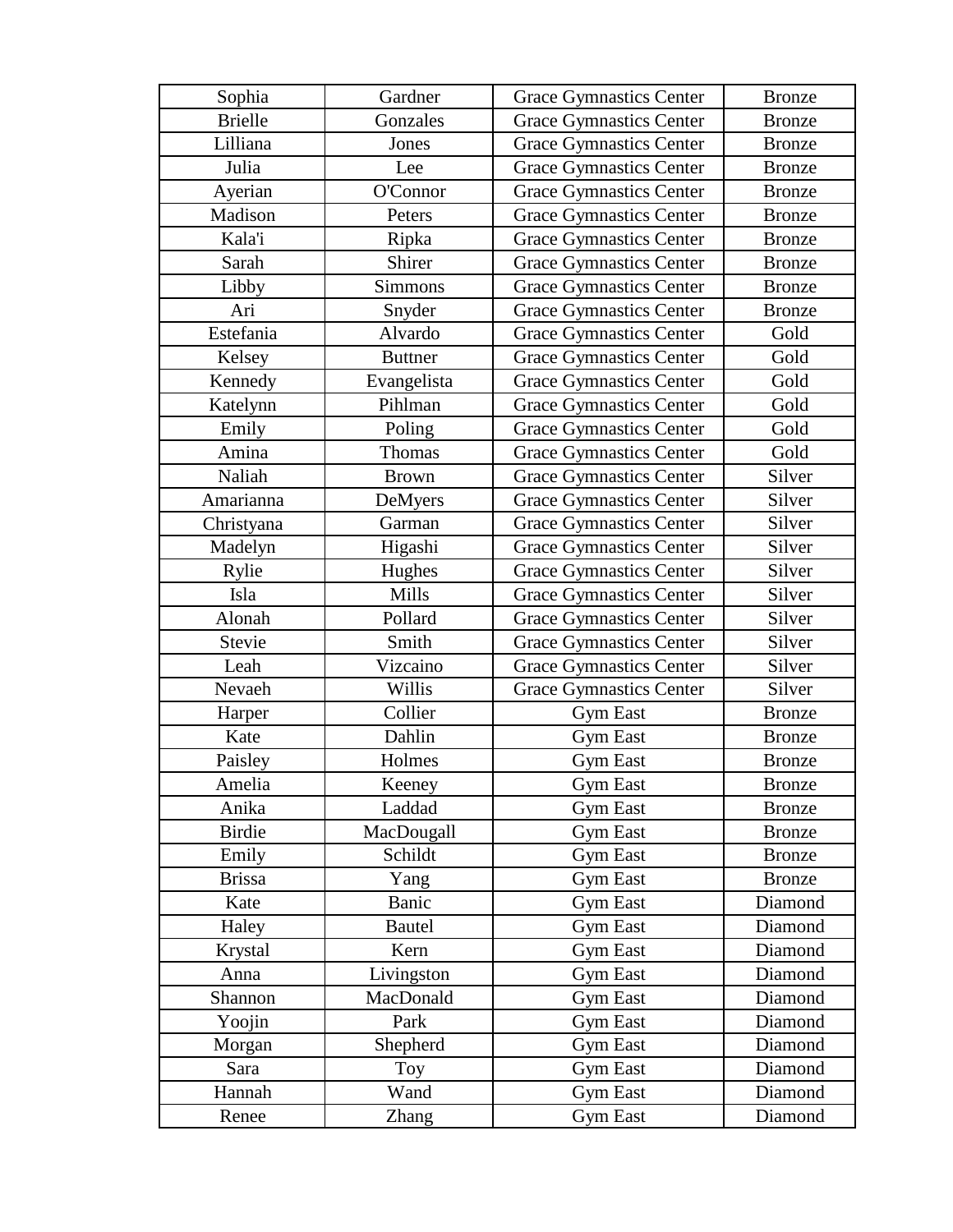| Ally         | Canavera      | <b>Gym East</b> | Gold          |
|--------------|---------------|-----------------|---------------|
| Ellie        | Chen          | <b>Gym East</b> | Gold          |
| Dillen       | Cherry        | <b>Gym East</b> | Gold          |
| Kaia         | Cherry        | <b>Gym East</b> | Gold          |
| Arlene       | Hedeyati      | <b>Gym East</b> | Gold          |
| Jiya         | Jain          | <b>Gym East</b> | Gold          |
| Zoe          | Lowen         | <b>Gym East</b> | Gold          |
| Caprice      | Oliva         | <b>Gym East</b> | Gold          |
| Anna         | Reeves        | <b>Gym East</b> | Gold          |
| Chiara       | Saez          | <b>Gym East</b> | Gold          |
| <b>Brisa</b> | Salazar       | <b>Gym East</b> | Gold          |
| Zoe          | Santerre      | Gym East        | Gold          |
| Kate         | <b>Bevins</b> | <b>Gym East</b> | Platinum      |
| Sanna        | Carkeek       | <b>Gym East</b> | Platinum      |
| Ruchi        | Doshi         | <b>Gym East</b> | Platinum      |
| Katie        | Fisher        | <b>Gym East</b> | Platinum      |
| Jasleen      | Hsieh         | <b>Gym East</b> | Platinum      |
| Marie        | Luican        | <b>Gym East</b> | Platinum      |
| Sophie       | Nguyen        | <b>Gym East</b> | Platinum      |
| Yoojung      | Park          | <b>Gym East</b> | Platinum      |
| Katelyn      | Rabon         | <b>Gym East</b> | Platinum      |
| Hannah       | Redd          | <b>Gym East</b> | Platinum      |
| Emma         | Salazar       | <b>Gym East</b> | Platinum      |
| Kaylen       | Shelby        | <b>Gym East</b> | Platinum      |
| Holly        | Sievert       | Gym East        | Platinum      |
| Mila         | Stanko        | <b>Gym East</b> | Platinum      |
| Finley       | Adams         | <b>Gym East</b> | Silver        |
| Reina        | Benitez       | <b>Gym East</b> | Silver        |
| Michelle     | Bulanyy       | <b>Gym East</b> | Silver        |
| Lillian      | Harkins       | <b>Gym East</b> | Silver        |
| Graci        | LaNier        | <b>Gym East</b> | Silver        |
| Julia        | Mathus        | <b>Gym East</b> | Silver        |
| Alana        | O'Conner      | <b>Gym East</b> | Silver        |
| Alana        | Precht        | Gym East        | Silver        |
| Ansley       | Schwager      | <b>Gym East</b> | Silver        |
| Apurva       | Sreepada      | <b>Gym East</b> | Silver        |
| Madison      | Turner        | <b>Gym East</b> | Silver        |
| Nella        | Vetrovsky     | <b>Gym East</b> | Silver        |
| Aimee        | Wee           | <b>Gym East</b> | Silver        |
| Natalie      | <b>Bohl</b>   | Gym Plus Yakima | <b>Bronze</b> |
| Khloe        | <b>Babat</b>  | Gym Plus Yakima | Gold          |
| Alaina       | Clements      | Gym Plus Yakima | Gold          |
| Khloe        | Heater        | Gym Plus Yakima | Gold          |
| Karsyn       | Heater        | Gym Plus Yakima | Gold          |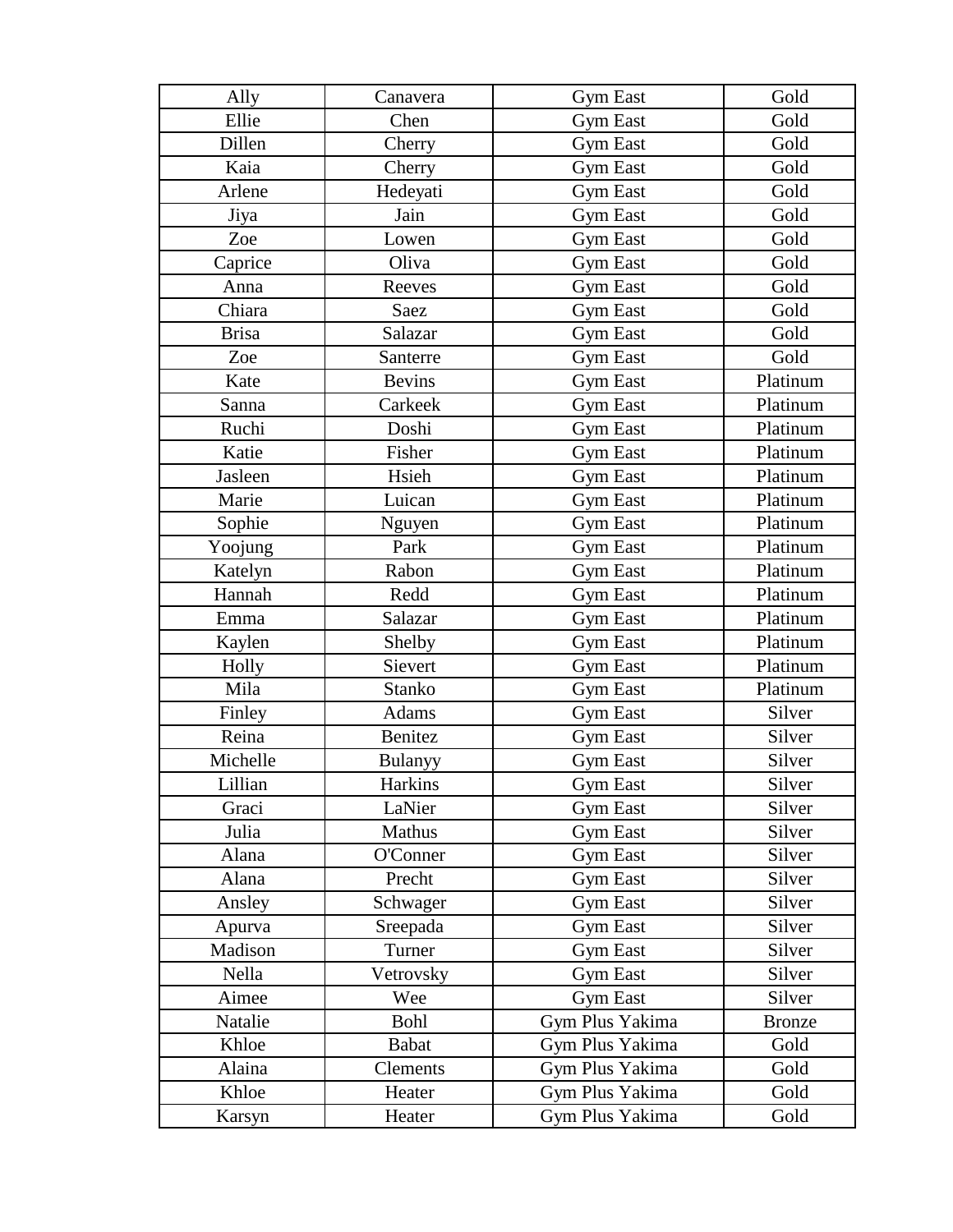| Chloe          | Huffman         | Gym Plus Yakima               | Gold              |
|----------------|-----------------|-------------------------------|-------------------|
| Nyimah         | <b>Kukes</b>    | Gym Plus Yakima               | Gold              |
| Oddette        | Mejia           | Gym Plus Yakima               | Gold              |
| Sloan          | Sevigny         | Gym Plus Yakima               | Gold              |
| Paige          | Sevigny         | Gym Plus Yakima               | Gold              |
| Emma           | Coleman         | Gym Plus Yakima               | Platinum          |
| Lea            | Jimenez         | Gym Plus Yakima               | Platinum          |
| Natalie        | Richardson      | Gym Plus Yakima               | Platinum          |
| <b>Brielle</b> | Alderson        | Gym Plus Yakima               | Silver            |
| Becca          | Coats           | Gym Plus Yakima               | Silver            |
| Georgia        | Collins         | Gym Plus Yakima               | Silver            |
| Jovi           | Dumas           | Gym Plus Yakima               | Silver            |
| Elise          | Golob           | Gym Plus Yakima               | Silver            |
| Izabella       | Kim             | Gym Plus Yakima               | Silver            |
| Oddette        | Mejia           | Gym Plus Yakima               | Silver            |
| Arlequin       | Peckham         | Gym Plus Yakima               | Silver            |
| <b>Brea</b>    | Potucek         | Gym Plus Yakima               | Silver            |
| Chloe          | <b>Broyles</b>  | <b>Gym Star Sports Center</b> | Diamond           |
| Arina          | Apkalikova      | <b>Gym Star Sports Center</b> | Gold              |
| <b>Brynn</b>   | Corzine         | <b>Gym Star Sports Center</b> | Gold              |
| Emma           | Karber          | Gym Star Sports Center        | Gold              |
| Grace          | Lange           | <b>Gym Star Sports Center</b> | Gold              |
| Isabella       | Libby           | <b>Gym Star Sports Center</b> | Gold              |
| Rhysse         | Visser          | <b>Gym Star Sports Center</b> | Gold              |
| Sabrina        | <b>Barrett</b>  | <b>Gym Star Sports Center</b> | Platinum          |
| Kasey          | Dejong          | <b>Gym Star Sports Center</b> | Platinum          |
| Molly          | Gerecke         | <b>Gym Star Sports Center</b> | Platinum          |
| Annabell       | Gerecke         | <b>Gym Star Sports Center</b> | Platinum          |
| Hannah         | Ceasusu         | <b>Gym Star Sports Center</b> | Silver            |
| Julianna       | Moreno          | <b>Gym Star Sports Center</b> | Silver            |
| Maila          | Odens           | <b>Gym Star Sports Center</b> | Silver            |
| Solveig        | Schermer        | <b>Gym Star Sports Center</b> | Silver            |
| Taylor         | Severson        | <b>Gym Star Sports Center</b> | Silver            |
| Grace          | Zink            | <b>Gym Star Sports Center</b> | Silver            |
| Sophieah       | Martin          | GYMagine                      | <b>Bronze</b>     |
| Natalie        | Cipriano        | GYMagine                      | <b>Bronze</b>     |
| Daileigh       | Simmons         | GYMagine                      | <b>Bronze</b>     |
| Sophia         | Thompson        | GYMagine                      | <b>Bronze</b>     |
| Athlua         | <b>Branting</b> | GYMagine                      | <b>Bronze-IES</b> |
| Maddie         | <b>Burfitt</b>  | GYMagine                      | <b>Bronze-IES</b> |
| Chloe          | Chen            | GYMagine                      | <b>Bronze-IES</b> |
| Chelsea        | Chen            | GYMagine                      | <b>Bronze-IES</b> |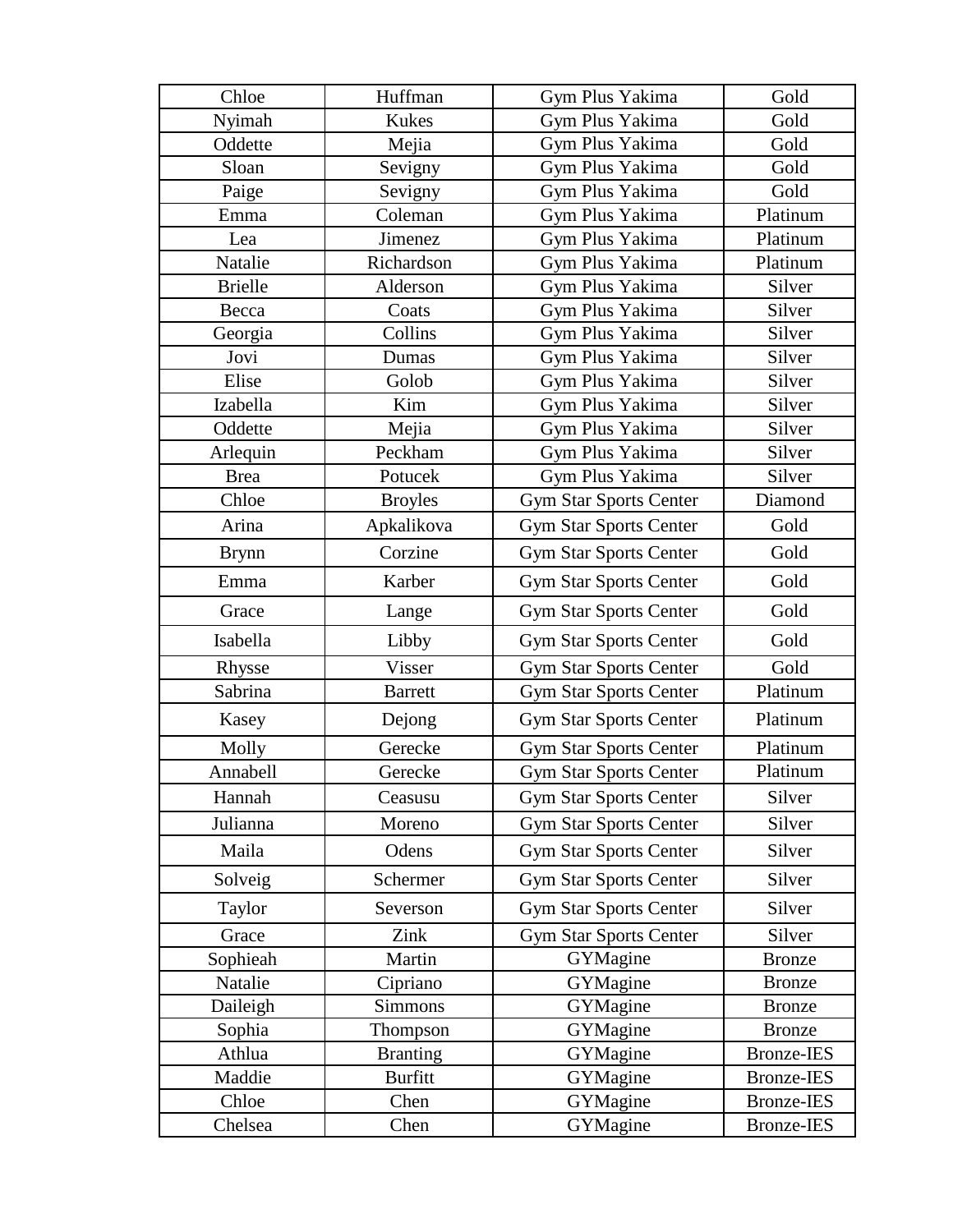| Helena    | Christianson   | GYMagine | <b>Bronze-IES</b> |
|-----------|----------------|----------|-------------------|
| Anjali    | Dalma          | GYMagine | <b>Bronze-IES</b> |
| Lucianna  | Lusier         | GYMagine | <b>Bronze-IES</b> |
| Katie     | Shalloway      | GYMagine | <b>Bronze-IES</b> |
| Kinley    | Snyder         | GYMagine | <b>Bronze-IES</b> |
| Adeleigh  | Snyder         | GYMagine | <b>Bronze-IES</b> |
| Lilith    | Arellano       | GYMagine | Diamond           |
| Bella     | Franco         | GYMagine | Diamond           |
| Allison   | Anderson       | GYMagine | Gold              |
| Mallory   | Crowell        | GYMagine | Gold              |
| Genoa     | Perry          | GYMagine | Gold              |
| Hailey    | Summe          | GYMagine | Gold              |
| Hazel     | <b>Suttles</b> | GYMagine | Gold              |
| Helena    | Taylor         | GYMagine | Gold              |
| Avery     | Fairchild      | GYMagine | Gold-IES          |
| Sala      | McNamee        | GYMagine | Platinum          |
| Kota      | Selle          | GYMagine | Platinum          |
| Xinhe     | Thomsen        | GYMagine | Platinum          |
| Alysha    | White          | GYMagine | Platinum          |
| Carli     | Camelio        | GYMagine | Platinum - IES    |
| Isabelle  | Lajiness       | GYMagine | Platinum - IES    |
| Annabella | <b>Bayard</b>  | GYMagine | Silver            |
| Jessica   | Bayard         | GYMagine | Silver            |
| Gace      | Davis          | GYMagine | Silver            |
| Quinn     | Flack          | GYMagine | Silver            |
| Elyssa    | Hardesty       | GYMagine | Silver            |
| Jade      | Hazel          | GYMagine | Silver            |
| Natalie   | Hlavka         | GYMagine | Silver            |
| Arabella  | Wasserman      | GYMagine | Silver            |
| Allie     | Delarose       | GYMagine | Silver - IES      |
| Sophia    | Evans          | GYMagine | Silver - IES      |
| Lindsey   | Galeana        | GYMagine | Silver - IES      |
| Isabelle  | Huang          | GYMagine | Silver - IES      |
| Kelsie    | McLaughlin     | GYMagine | Silver - IES      |
| Hannah    | Summe          | GYMagine | Silver - IES      |
| Kara      | Yoon           | GYMagine | Silver - IES      |
| Saveyia   | Zugel          | GYMagine | Silver - IES      |
| Taylor    | <b>Bugge</b>   | Klahhane | Gold              |
| Lauren    | Cline          | Klahhane | Gold              |
| Kira      | Hartman        | Klahhane | Gold              |
| Lucy      | Spelker        | Klahhane | Gold              |
| Neveah    | Thurman-Dupuis | Klahhane | Gold              |
| Jessamyn  | Schindler      | Klahhane | Platinum          |
| Scarlett  | Sullivan       | Klahhane | Platinum          |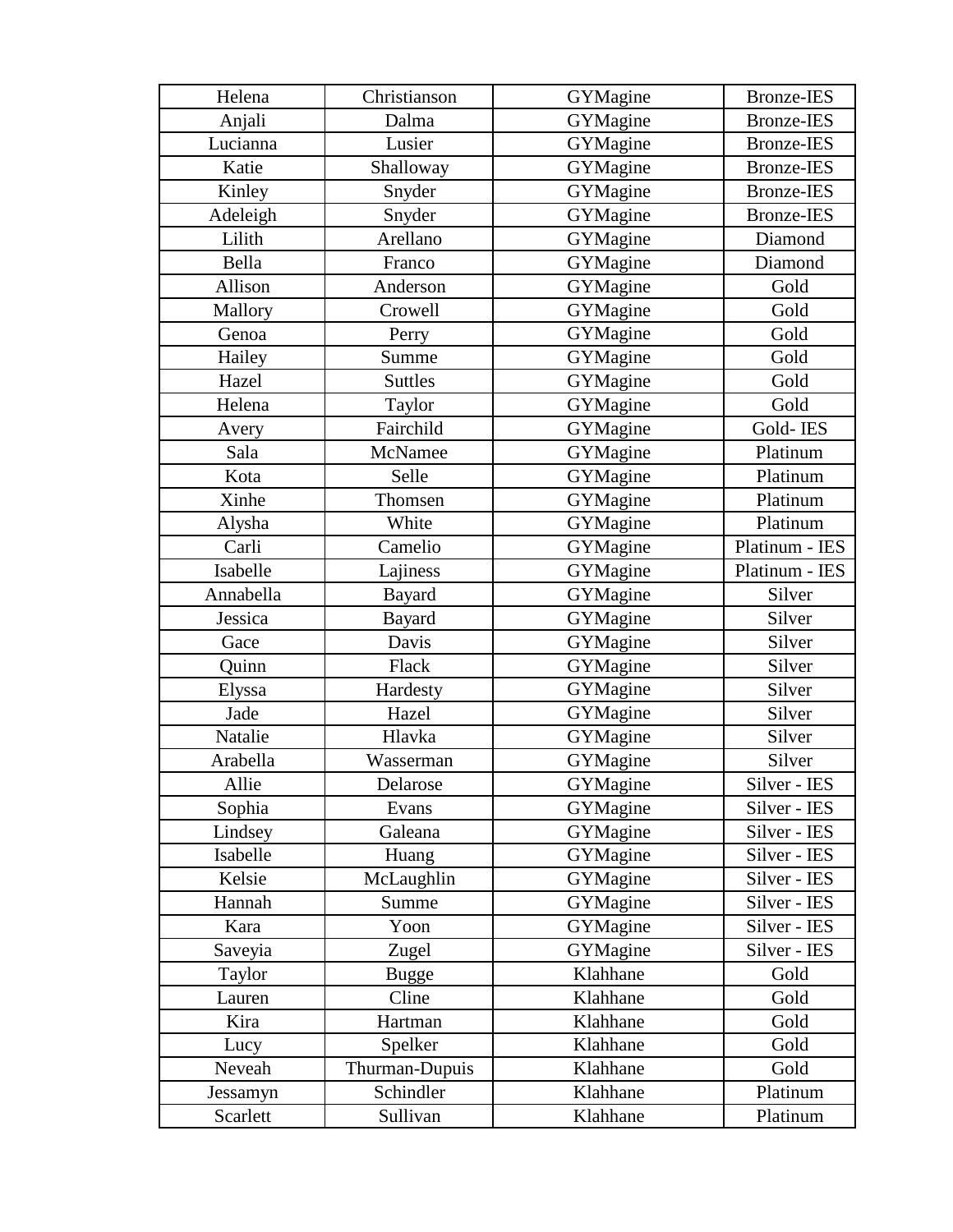| Elyse          | <b>Brown</b>    | Klahhane     | Silver        |
|----------------|-----------------|--------------|---------------|
| Raynee         | Ciarlo          | Klahhane     | Silver        |
| Gracelyn       | Goss            | Klahhane     | Silver        |
| Harper         | Hilliker        | Klahhane     | Silver        |
| Neveah         | Thurman-Dupruis | Klahhane     | Silver        |
| Mariah         | Traband         | Klahhane     | Silver        |
| Saffron        | Tschida         | Klahhane     | Silver        |
| Daylen         | Williams        | Klahhane     | Silver        |
| Kadynce        | Janshen         | <b>MCGA</b>  | Gold          |
| Gabrielle      | Mitchell        | <b>MCGA</b>  | Gold          |
| Rylie          | <b>Nix</b>      | <b>MCGA</b>  | Gold          |
| Addison        | Potts           | <b>MCGA</b>  | Gold          |
| Piper          | Ramer           | <b>MCGA</b>  | Gold          |
| Madison        | Meier           | <b>MCGA</b>  | Platinum      |
| Inara          | Mullen          | <b>MCGA</b>  | Platinum      |
| Ellie          | <b>Baker</b>    | <b>MCGA</b>  | Silver        |
| Miley          | Lakey           | <b>MCGA</b>  | Silver        |
| Camryn         | Mitchell        | <b>MCGA</b>  | Silver        |
| Kaylee         | Mooney          | <b>MCGA</b>  | Silver        |
| Mary           | Parsons         | <b>MCGA</b>  | Silver        |
| Kamryn         | Pitzer          | <b>MCGA</b>  | Silver        |
| Hope           | <b>Boswell</b>  | Metropolitan | <b>Bronze</b> |
| Chloe          | Chriswell       | Metropolitan | <b>Bronze</b> |
| Aubree         | Flexner         | Metropolitan | <b>Bronze</b> |
| Makenzie       | Hoefel          | Metropolitan | <b>Bronze</b> |
| Candence       | Kingston        | Metropolitan | <b>Bronze</b> |
| LaNaiyah       | Praseuth        | Metropolitan | <b>Bronze</b> |
| Priya          | Rao             | Metropolitan | <b>Bronze</b> |
| Olivia         | Reed            | Metropolitan | <b>Bronze</b> |
| Alisa          | Sibay           | Metropolitan | <b>Bronze</b> |
| Zephyr         | Simmonds        | Metropolitan | <b>Bronze</b> |
| Emma           | Talmadge        | Metropolitan | <b>Bronze</b> |
| Joseline       | Abundis         | Metropolitan | Diamond       |
| Emilia         | Derda           | Metropolitan | Diamond       |
| Emma           | Haynes          | Metropolitan | Diamond       |
| Caylen         | Henderson       | Metropolitan | Diamond       |
| Delana         | Irani           | Metropolitan | Diamond       |
| Sierra         | Jones           | Metropolitan | Diamond       |
| <b>Braelyn</b> | Maulding        | Metropolitan | Diamond       |
| Victoria       | Nikolov         | Metropolitan | Diamond       |
| $\bf K$        | Sommerset       | Metropolitan | Diamond       |
| Julianne       | Stevenson       | Metropolitan | Diamond       |
| Sophia         | Hoxter          | Metropolitan | Diamond-IES   |
| Alia           | Near            | Metropolitan | Diamond-IES   |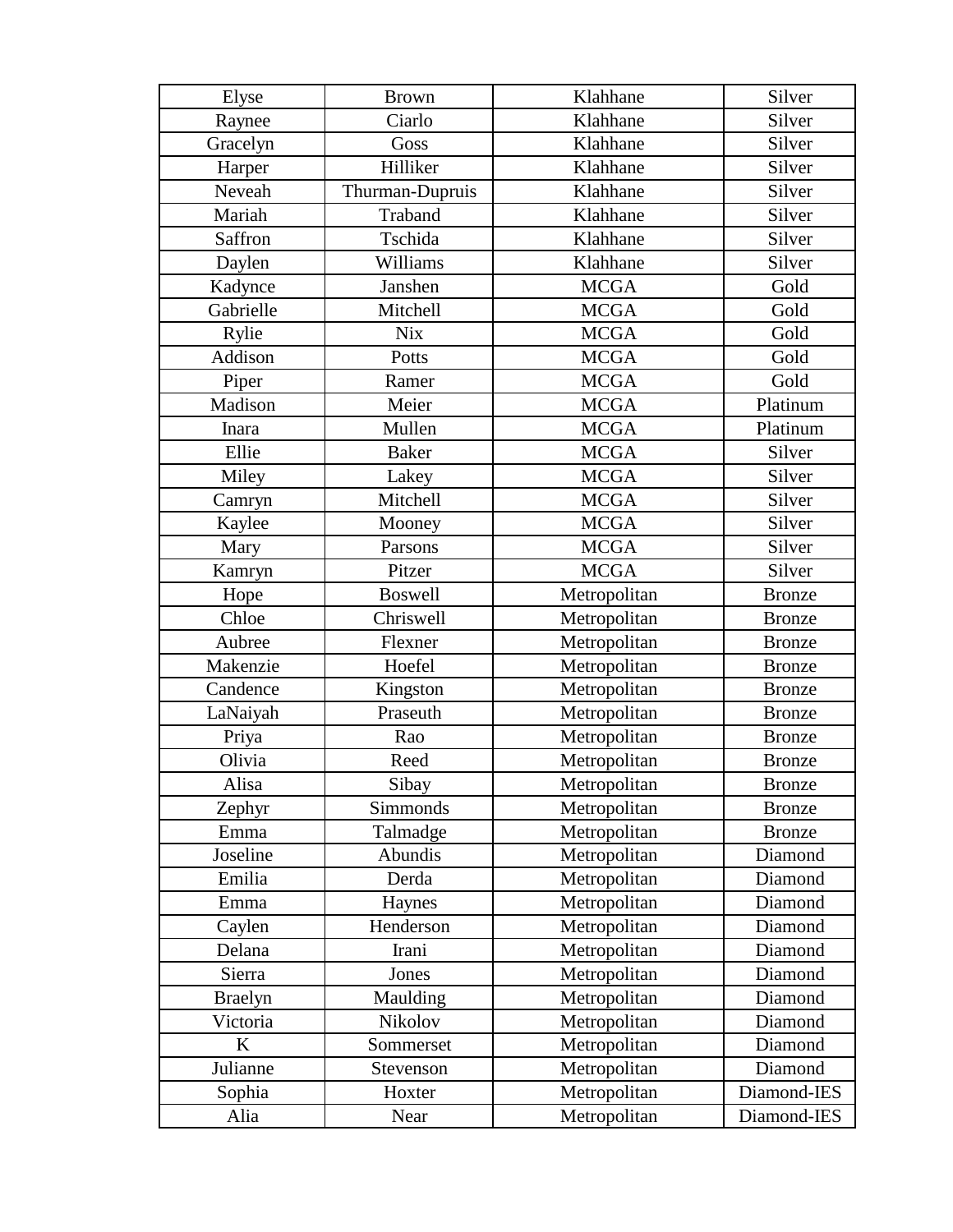| Victoria     | Nikolov      | Metropolitan | Diamond-IES   |
|--------------|--------------|--------------|---------------|
| Isla         | Corbett      | Metropolitan | Gold          |
| <b>Blair</b> | Fredrickson  | Metropolitan | Gold          |
| Evelyn       | Hanson       | Metropolitan | Gold          |
| Daniela      | Leal         | Metropolitan | Gold          |
| Audrey       | Maffeo       | Metropolitan | Gold          |
| Taylor       | Noel         | Metropolitan | Gold          |
| Addison      | Proctor      | Metropolitan | Gold          |
| Neveah       | Rodriguez    | Metropolitan | Gold          |
| Josie        | Sanford      | Metropolitan | Gold          |
| Tegan        | West         | Metropolitan | Gold          |
| Blair        | Fredrickson  | Metropolitan | Gold-ES       |
| Evelyn       | Hanson       | Metropolitan | Gold-ES       |
| Teagan       | West         | Metropolitan | Gold-ES       |
| <b>Izzy</b>  | <b>Brown</b> | Metropolitan | Platinum      |
| Angela       | Dale         | Metropolitan | Platinum      |
| Mia          | Foldvik      | Metropolitan | Platinum      |
| Erica        | Franklin     | Metropolitan | Platinum      |
| Skylar       | Herrick      | Metropolitan | Platinum      |
| Yulia        | Kolechkina   | Metropolitan | Platinum      |
| Olivia       | Leigh        | Metropolitan | Platinum      |
| Keira        | Nelson       | Metropolitan | Platinum      |
| Maille       | Nguyen       | Metropolitan | Platinum      |
| Addison      | Paradis      | Metropolitan | Platinum      |
| Anna         | Parker       | Metropolitan | Platinum      |
| Michaela     | Wendt        | Metropolitan | Platinum      |
| Elisa        | <b>Brown</b> | Metropolitan | Platinum-ES   |
| Mia          | Foldvik      | Metropolitan | Platinum-ES   |
| Aleena       | Greenwood    | Metropolitan | Silver        |
| Maddy        | Lillehaug    | Metropolitan | Silver        |
| Aubree       | Martinez     | Metropolitan | Silver        |
| Mila         | Mazurkevich  | Metropolitan | Silver        |
| Larue        | Phelps       | Metropolitan | Silver        |
| Zinnia       | Simmonds     | Metropolitan | Silver        |
| Adelaide     | Smithhart    | Metropolitan | Silver        |
| Ariana       | Wan          | Metropolitan | Silver        |
| Taylor       | Amidon       | <b>MSGA</b>  | <b>Bronze</b> |
| Halle        | Goetz        | <b>MSGA</b>  | <b>Bronze</b> |
| Kendal       | Libby        | <b>MSGA</b>  | Diamond       |
| Lucie        | Mast         | <b>MSGA</b>  | Diamond       |
| Grace        | Moores       | <b>MSGA</b>  | Diamond       |
| Piper        | Mosley       | <b>MSGA</b>  | Diamond       |
| Claire       | Cummings     | <b>MSGA</b>  | Gold          |
| Molly        | Rock         | <b>MSGA</b>  | Gold          |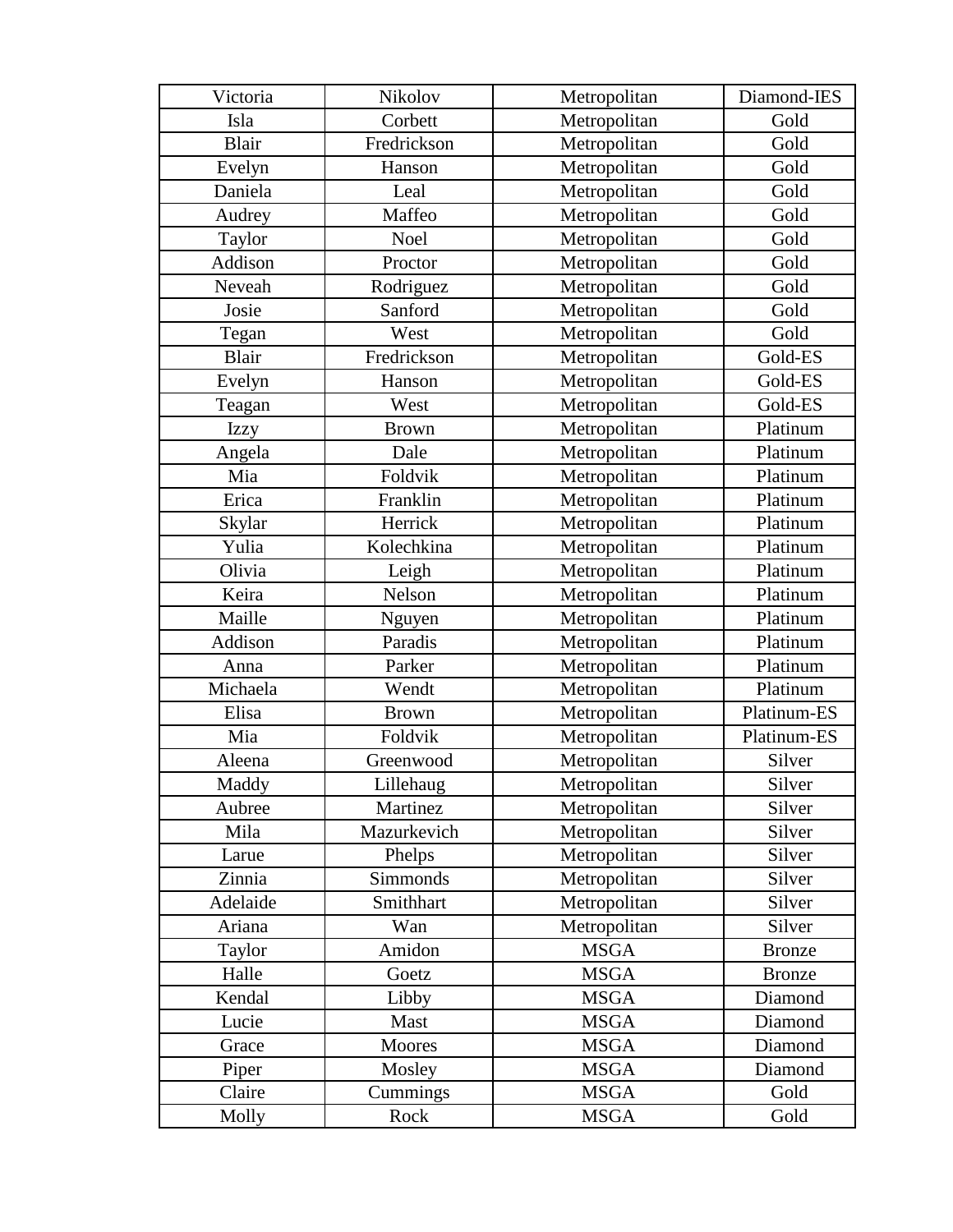| Morgan    | Theis          | <b>MSGA</b>                   | Gold          |
|-----------|----------------|-------------------------------|---------------|
| Cayla     | Tran           | <b>MSGA</b>                   | Gold          |
| Ella      | Colonna        | <b>MSGA</b>                   | Platinum      |
| Madysen   | Padzensky      | <b>MSGA</b>                   | Platinum      |
| Peyton    | Cummings       | <b>MSGA</b>                   | Silver        |
| Caitlyn   | Hemphill       | <b>MSGA</b>                   | Silver        |
| Evie      | Krause         | <b>MSGA</b>                   | Silver        |
| Vedanshi  | Rahul          | <b>MSGA</b>                   | Silver        |
| Charley   | Rebhuhn        | <b>MSGA</b>                   | Silver        |
| Maggie    | Reese          | <b>MSGA</b>                   | Silver        |
| Claire    | Schultz        | <b>MSGA</b>                   | Silver        |
| Patience  | Stahl          | <b>MSGA</b>                   | Silver        |
| Elizabeth | Allen          | <b>MVG</b>                    | Gold          |
| Karina    | Lucas          | <b>MVG</b>                    | Gold          |
| Hannah    | Ose            | <b>MVG</b>                    | Gold          |
| Elsa      | Tobey          | <b>MVG</b>                    | Platinum      |
| Madeline  | <b>Furness</b> | <b>MVG</b>                    | Silver        |
| Shanda    | <b>Ruggles</b> | <b>MVG</b>                    | Silver        |
| Lilly     | Tobey          | <b>MVG</b>                    | Silver        |
| Lily      | <b>Burns</b>   | North Coast Gymnastics        | <b>Bronze</b> |
| Ashlynn   | Charette       | <b>North Coast Gymnastics</b> | <b>Bronze</b> |
| JoJo      | Johnson        | North Coast Gymnastics        | <b>Bronze</b> |
| Abigail   | MacPhee        | North Coast Gymnastics        | <b>Bronze</b> |
| Addison   | Petersen       | North Coast Gymnastics        | <b>Bronze</b> |
| Marcie    | Petz           | <b>North Coast Gymnastics</b> | <b>Bronze</b> |
| Daniela   | SeGel          | North Coast Gymnastics        | <b>Bronze</b> |
| Lily      | Solum          | <b>North Coast Gymnastics</b> | <b>Bronze</b> |
| Hana      | Woolson        | North Coast Gymnastics        | <b>Bronze</b> |
| Simone    | Worden         | North Coast Gymnastics        | <b>Bronze</b> |
| Amelie    | <b>Bass</b>    | <b>North Coast Gymnastics</b> | Gold          |
| Piper     | Cohen-Jons     | <b>North Coast Gymnastics</b> | Gold          |
| Irene     | Dairymple      | <b>North Coast Gymnastics</b> | Gold          |
| Aerial    | Fahey          | <b>North Coast Gymnastics</b> | Gold          |
| Daya      | Grucza         | <b>North Coast Gymnastics</b> | Gold          |
| Phoenix   | Watson         | <b>North Coast Gymnastics</b> | Gold          |
| Sarah     | Webb           | <b>North Coast Gymnastics</b> | Gold          |
| Stella    | Wolf           | <b>North Coast Gymnastics</b> | Gold          |
| Ellie     | McKissick      | <b>North Coast Gymnastics</b> | Gold-IES      |
| Delaney   | <b>Baker</b>   | <b>North Coast Gymnastics</b> | Platinum      |
| Cora      | <b>Burns</b>   | <b>North Coast Gymnastics</b> | Platinum      |
| Elizabeth | Comeau         | <b>North Coast Gymnastics</b> | Platinum      |
| Campbell  | Finlinson      | <b>North Coast Gymnastics</b> | Platinum      |
| Sophia    | Gehrich        | North Coast Gymnastics        | Platinum      |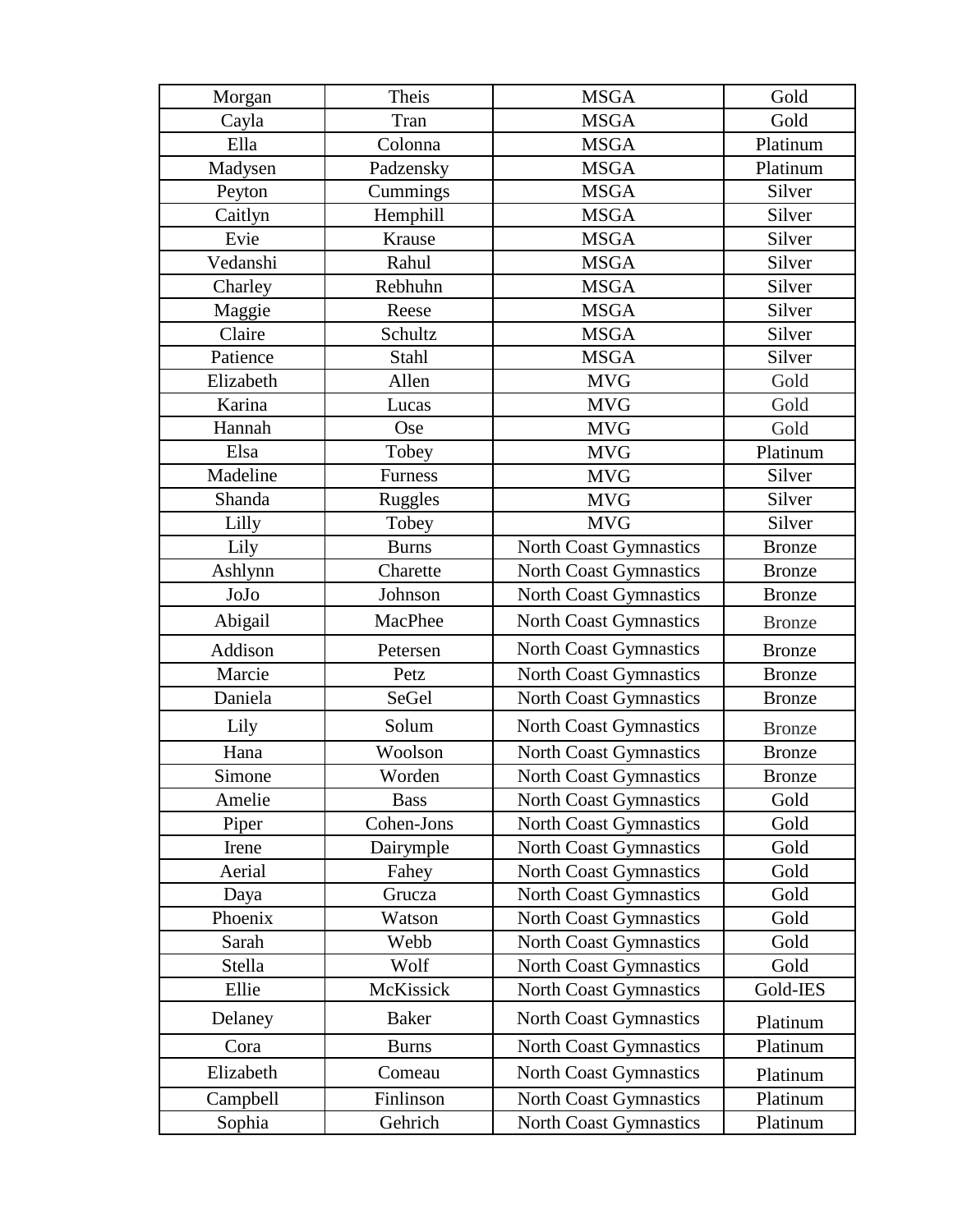| Blossom         | Smith          | North Coast Gymnastics        | Platinum      |
|-----------------|----------------|-------------------------------|---------------|
| Laura           | Webb           | North Coast Gymnastics        | Platinum      |
| Mehann          | Zenonian       | North Coast Gymnastics        | Platinum      |
| Landyn          | Charette       | <b>North Coast Gymnastics</b> | Silver        |
| Charlotte       | Cosgrove       | North Coast Gymnastics        | Silver        |
| Zoe             | Ingersoll      | <b>North Coast Gymnastics</b> | Silver        |
| Elodie          | Wolf           | <b>North Coast Gymnastics</b> | Silver        |
| <b>Barrett</b>  | Zwiebel        | <b>North Coast Gymnastics</b> | Silver        |
| <b>Brooklyn</b> | Goldston       | North Coast Gymnastics        | Silver-IES    |
| Alyssa          | <b>Baker</b>   | Northpointe                   | Platinum      |
| Emily           | Carpenter      | Northpointe                   | Platinum      |
| Elsa            | Roberts        | Northpointe                   | Platinum      |
| Skye            | Schwartz       | Northpointe                   | Platinum      |
| Dariya          | Yurichko       | Northpointe                   | Silver        |
| Madeleine       | Albert         | Northshore                    | Gold          |
| Alicia          | Effendy        | Northshore                    | Gold          |
| Avery           | Fauber         | Northshore                    | Gold          |
| Naomi           | Groeschel      | Northshore                    | Gold          |
| Zayna           | Rasheed        | Northshore                    | Gold          |
| Addison         | Turner         | Northshore                    | Gold          |
| Gabriella       | Hess           | Northshore                    | Platinum      |
| Emma            | Long           | Northshore                    | Platinum      |
| Mia             | Albert         | Northshore                    | Silver        |
| Ava             | Bergstein      | Northshore                    | Silver        |
| Nina            | Bishop         | Northshore                    | Silver        |
| Ellie           | Davis          | Northshore                    | Silver        |
| Ria             | Gupta          | Northshore                    | Silver        |
| Maxine          | Harrell        | Northshore                    | Silver        |
| Adalyn          | Jensen         | Northshore                    | Silver        |
| Lina            | Liu            | Northshore                    | Silver        |
| Payton          | Person         | Northshore                    | Silver        |
| Amelia          | Pozar          | Northshore                    | Silver        |
| Alyssa          | Ticeson        | Northshore                    | Silver        |
| Sydney          | Ticeson        | Northshore                    | Silver        |
| Mia             | Vest           | Northshore                    | Silver        |
| Presley         | Westford       | Northshore                    | Silver        |
| Ava             | Woods          | Northshore                    | Silver        |
| Alyssa          | Yoshida        | Northshore                    | Silver        |
| Layla           | Yoshida        | Northshore                    | Silver        |
| Jaidvn          | <b>Blevins</b> | Olympic                       | <b>Bronze</b> |
| Mackenzie       | <b>Brush</b>   | Olympic                       | <b>Bronze</b> |
| Mackenzie       | <b>Brush</b>   | Olympic                       | <b>Bronze</b> |
| Isabnl          | <b>Burns</b>   | Olympic                       | <b>Bronze</b> |
| Violct          | Garcia         | Olympic                       | <b>Bronze</b> |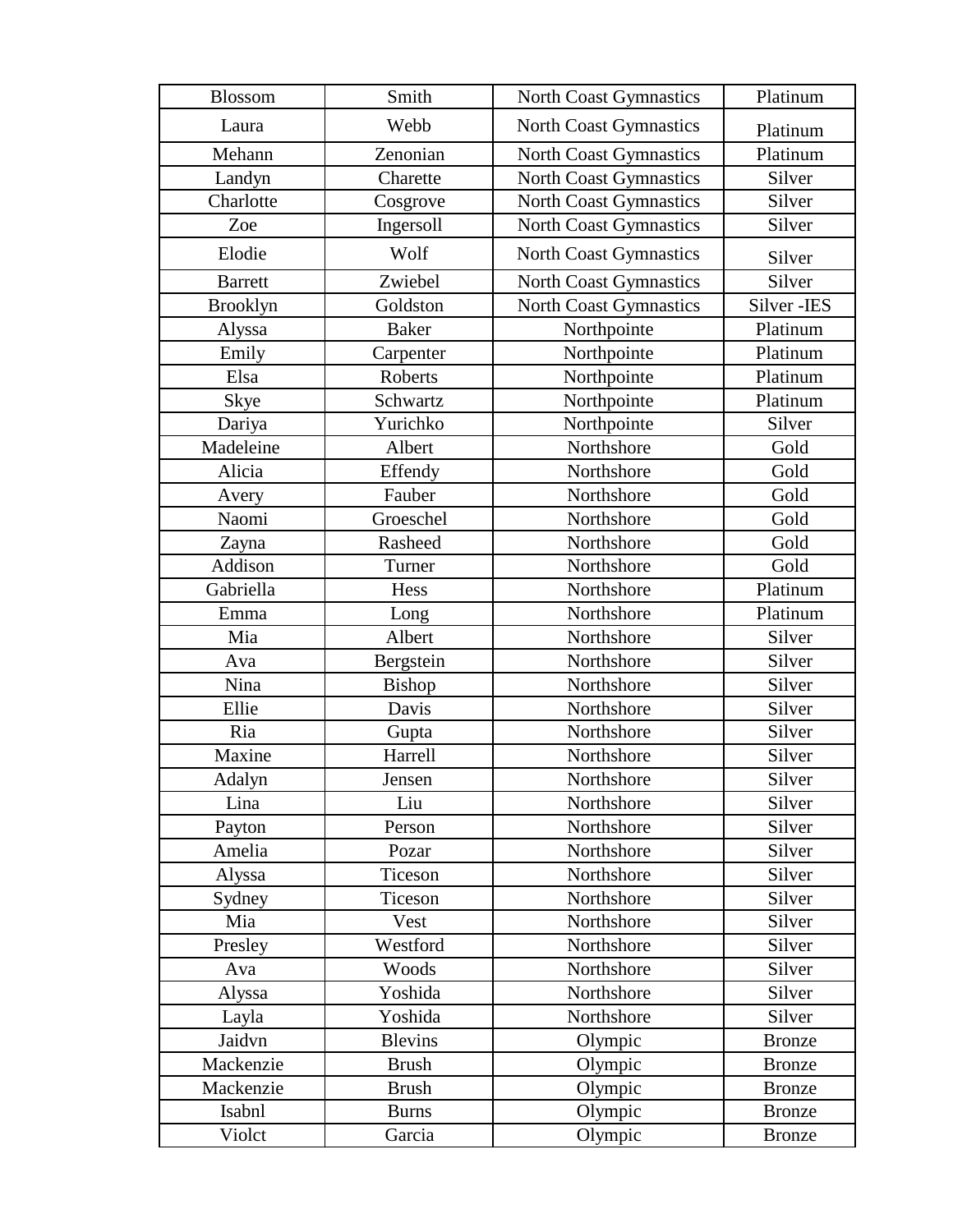| Averie           | Heintz        | Olympic     | <b>Bronze</b> |
|------------------|---------------|-------------|---------------|
| Averie           | Heintz        | Olympic     | <b>Bronze</b> |
| Judith           | Jones         | Olympic     | <b>Bronze</b> |
| Torirri          | Moore         | Olympic     | <b>Bronze</b> |
| Michaelah        | Hancock       | Olympic     | Diamond       |
| Lola             | Lewis         | Olympic     | Diamond       |
| Sydney           | Lunsford      | Olympic     | Diamond       |
| Sarat            | Sutton        | Olympic     | Diamond       |
| Kimmy            | Small         | Olympic     | Diamond-IES   |
| Julia            | <b>Black</b>  | Olympic     | Gold          |
| Karianna         | Gilliam       | Olympic     | Gold          |
| Kaylee           | Heys          | Olympic     | Gold          |
| Avi              | Page          | Olympic     | Gold          |
| Taylor           | Parker        | Olympic     | Gold          |
| Zoe              | Pompilio      | Olympic     | Gold          |
| Zoe              | Pompilio      | Olympic     | Gold          |
| <b>Miskk</b>     | Raska         | Olympic     | Gold          |
| <b>Kirk</b>      | Soraya        | Olympic     | Gold          |
| Allynon          | Stone         | Olympic     | Gold          |
| Elizabeth        | Seymour       | Olympic     | Platinum      |
| Kaylani          | Bingham       | Olympic     | Platinum      |
| McKayla          | Mullenix      | Olympic     | Platinum      |
| Savannah         | Schweitzer    | Olympic     | Platinum      |
| Mollt            | Tout          | Olympic     | Platinum      |
| Kateite          | Aljilani      | Olympic     | Silver        |
| Abigbil          | Benbow        | Olympic     | Silver        |
| <b>Baylpe</b>    | Camp          | Olympic     | Silver        |
| Rupley           | Carter        | Olympic     | Silver        |
| Chlov            | Chavez        | Olympic     | Silver        |
| Mollt            | Fletcher      | Olympic     | Silver        |
| Delazey          | Katz          | Olympic     | Silver        |
| Serathina        | Lofton        | Olympic     | Silver        |
| Shembsah         | Membrere      | Olympic     | Silver        |
| Olivla           | Williams      | Olympic     | Silver        |
| Taylor           | <b>Balint</b> | <b>PEAK</b> | Gold          |
| Ellie            | Henry         | <b>PEAK</b> | Gold          |
| Jorja            | Schmidt       | <b>PEAK</b> | Gold          |
| Sydney           | Smith         | <b>PEAK</b> | Gold          |
| Kylee            | Trudgeon      | <b>PEAK</b> | Gold          |
| Reina            | Allar         | <b>PEAK</b> | Gold          |
|                  |               |             |               |
| Lillian          | Hainer        | Rodeo City  | <b>Bronze</b> |
|                  | Moore         | Rodeo City  | <b>Bronze</b> |
| Aspen<br>Addison | Packard       | Rodeo City  | <b>Bronze</b> |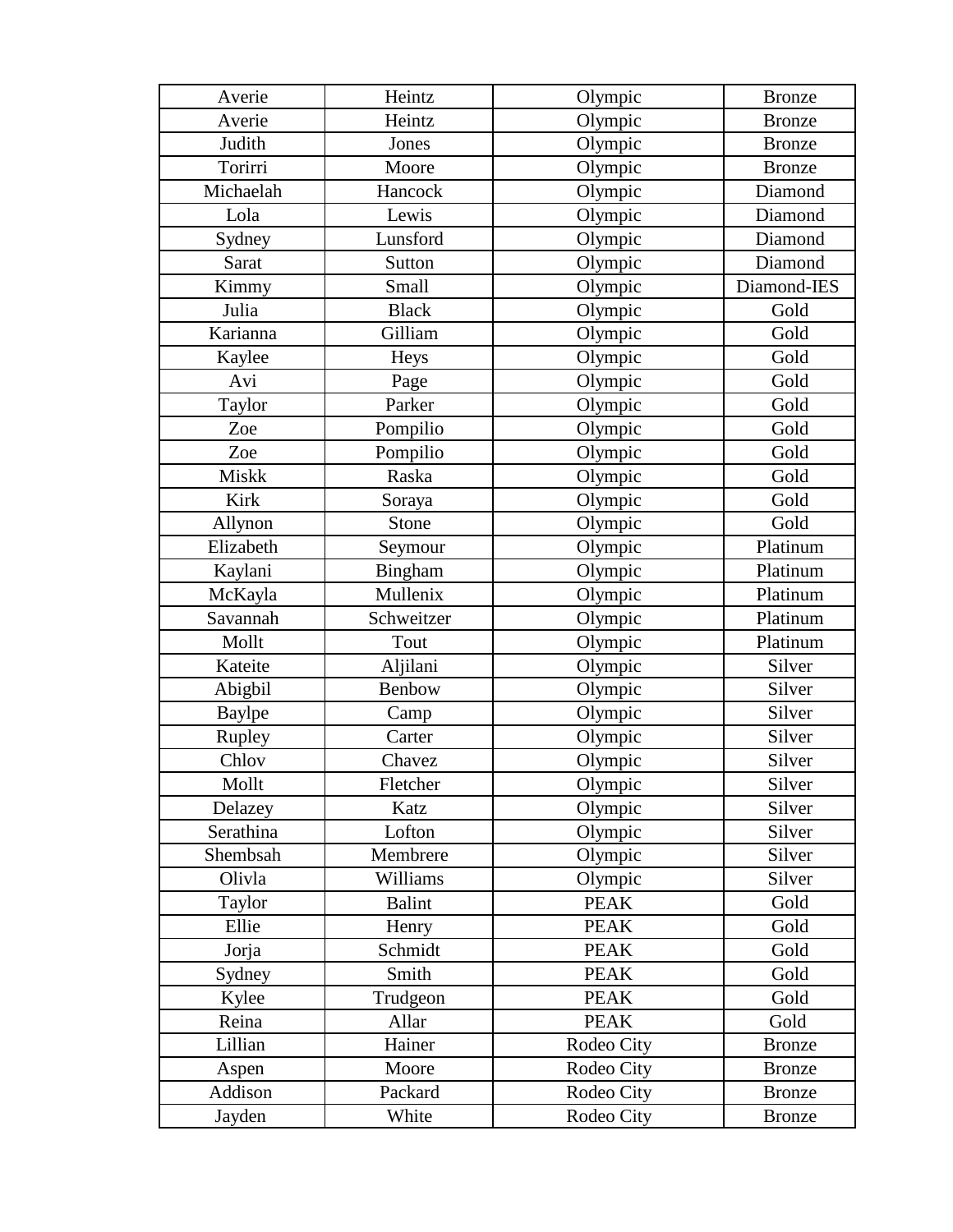| Miranda          | Bar              | Rodeo City | Gold          |
|------------------|------------------|------------|---------------|
| Emmi             | Bean             | Rodeo City | Gold          |
| Ava              | Ganseriet        | Rodeo City | Gold          |
| Paycee           | Lee              | Rodeo City | Gold          |
| Ella             | Bean             | Rodeo City | Platinum      |
| Kayliana         | <b>Blackmore</b> | Rodeo City | Platinum      |
| Jalina           | <b>Blackmore</b> | Rodeo City | Platinum      |
| Payson           | <b>Berry</b>     | Rodeo City | Silver        |
| <b>Brooklynn</b> | Dicken           | Rodeo City | Silver        |
| Emmry            | Eldrege          | Rodeo City | Silver        |
| Sophia           | Kuntz            | Rodeo City | Silver        |
| Alexa            | Mason            | Rodeo City | Silver        |
| Stella           | Raap             | Rodeo City | Silver        |
| Reagan           | Sherril          | Rodeo City | Silver        |
| Kyslee           | Ulmer            | Rodeo City | Silver        |
| Addison          | Packard          | Rodeo City | <b>Bronze</b> |
| Alicia           | Anderson         | Rodeo City | Gold          |
| Jordyn           | Joseph           | S.P.O.R.T. | <b>Bronze</b> |
| Jayde            | Morehead         | S.P.O.R.T. | <b>Bronze</b> |
| Madisyn          | <b>Brown</b>     | S.P.O.R.T. | <b>Bronze</b> |
| Annyka           | Fischer          | S.P.O.R.T. | <b>Bronze</b> |
| Lila             | Hackenmiller     | S.P.O.R.T. | <b>Bronze</b> |
| Journee          | Heinig           | S.P.O.R.T. | <b>Bronze</b> |
| Drew             | Joseph           | S.P.O.R.T. | <b>Bronze</b> |
| Reece            | Oltman           | S.P.O.R.T. | <b>Bronze</b> |
| Stephanie        | Sohn             | S.P.O.R.T. | <b>Bronze</b> |
| Elena            | Verderico        | S.P.O.R.T. | <b>Bronze</b> |
| Willa            | Walden           | S.P.O.R.T. | <b>Bronze</b> |
| Claire           | Wilbur           | S.P.O.R.T. | Gold          |
| Joyce            | Hartsig          | S.P.O.R.T. | Gold          |
| Cassidy          | Hutchinson       | S.P.O.R.T. | Gold          |
| <b>Brielle</b>   | Rainbolt         | S.P.O.R.T. | Gold          |
| Makenzee         | Rediger          | S.P.O.R.T. | Gold          |
| Elsa             | Robeck           | S.P.O.R.T. | Gold          |
| Isabella         | Schultz          | S.P.O.R.T. | Gold          |
| Evelyn           | Sohn             | S.P.O.R.T. | Gold          |
| Kennady          | Davidson         | S.P.O.R.T. | Platinum      |
| Kieumy           | Huber            | S.P.O.R.T. | Platinum      |
| Ella             | Reynolds         | S.P.O.R.T. | Platinum      |
| Maya             | Soto             | S.P.O.R.T. | Platinum      |
| Andi             | Thomas           | S.P.O.R.T. | Platinum      |
| Grace            | Wilbur           | S.P.O.R.T. | Platinum      |
| Ella             | Bookwalter       | S.P.O.R.T. | Silver        |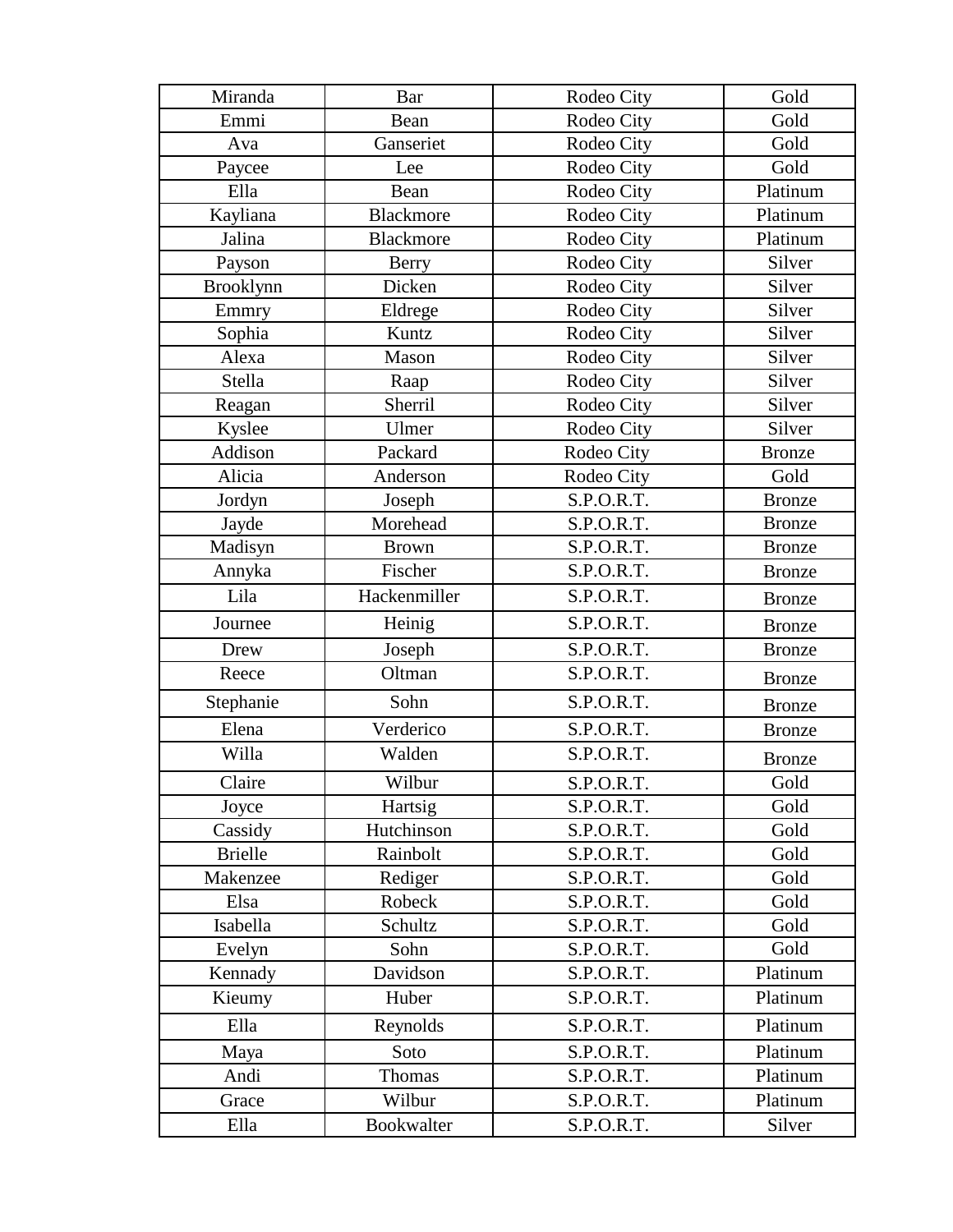| Harper          | Boughton         | S.P.O.R.T.                   | Silver        |
|-----------------|------------------|------------------------------|---------------|
| Alexa           | <b>Boyce</b>     | S.P.O.R.T.                   | Silver        |
| Parker          | Crawford         | S.P.O.R.T.                   | Silver        |
| Taliah          | Garcia           | S.P.O.R.T.                   | Silver        |
| Anna            | Mazur            | S.P.O.R.T.                   | Silver        |
| Kyra            | <b>Myers</b>     | S.P.O.R.T.                   | Silver        |
| Leia            | Robeck           | S.P.O.R.T.                   | Silver        |
| Alexa           | Schultz          | S.P.O.R.T.                   | Silver        |
| Cambrea         | Tennis           | S.P.O.R.T.                   | Silver        |
| Naia            | Atalig           | <b>Sky Valley Gymnastics</b> | Gold          |
| <b>Brooklyn</b> | <b>Bedker</b>    | <b>Sky Valley Gymnastics</b> | Gold          |
| <b>Brynn</b>    | Davison          | <b>Sky Valley Gymnastics</b> | Gold          |
| Scarlet         | Evankovich       | <b>Sky Valley Gymnastics</b> | Gold          |
| Jolene          | Koryell          | <b>Sky Valley Gymnastics</b> | Gold          |
| Kianna          | Lance            | <b>Sky Valley Gymnastics</b> | Gold          |
| Jennifer        | Landa -Contreras | <b>Sky Valley Gymnastics</b> | Gold          |
| Reegan          | MacDonald        | <b>Sky Valley Gymnastics</b> | Gold          |
| Kaleia          | Mackay           | <b>Sky Valley Gymnastics</b> | Gold          |
| Ella            | Marlette         | <b>Sky Valley Gymnastics</b> | Gold          |
| Danica          | Redinger         | <b>Sky Valley Gymnastics</b> | Gold          |
| Kristen         | Riske            | <b>Sky Valley Gymnastics</b> | Gold          |
| Gisel           | Rojas            | <b>Sky Valley Gymnastics</b> | Gold          |
| Alyssa          | Schalo           | <b>Sky Valley Gymnastics</b> | Gold          |
| Emerson         | Walker           | <b>Sky Valley Gymnastics</b> | Gold          |
| Jolie           | Wood             | <b>Sky Valley Gymnastics</b> | Gold          |
| Moby            | Akesson          | <b>Sky Valley Gymnastics</b> | Platinum      |
| Lizette         | Alvarez          | <b>Sky Valley Gymnastics</b> | Platinum      |
| Addy            | <b>Barnett</b>   | <b>Sky Valley Gymnastics</b> | Silver        |
| KoraLee         | <b>Brunn</b>     | <b>Sky Valley Gymnastics</b> | Silver        |
| Alexandra       | Cruzen           | <b>Sky Valley Gymnastics</b> | Silver        |
| Addison         | Dormaier         | <b>Sky Valley Gymnastics</b> | Silver        |
| Austyn          | Gillard          | <b>Sky Valley Gymnastics</b> | Silver        |
| Allie           | Larson           | <b>Sky Valley Gymnastics</b> | Silver        |
| Bethani         | Lewis            | <b>Sky Valley Gymnastics</b> | Silver        |
| Karisma         | Malloy           | <b>Sky Valley Gymnastics</b> | Silver        |
| Shania          | Swift            | <b>Sky Valley Gymnastics</b> | Silver        |
| Pixie           | Wall             | <b>Sky Valley Gymnastics</b> | Silver        |
| Ellie           | Clauson          | Sound Elite                  | <b>Bronze</b> |
| Amelia          | Hoffman          | Sound Elite                  | <b>Bronze</b> |
| Kora            | McCasland        | Sound Elite                  | <b>Bronze</b> |
| Kyri            | Ware             | Sound Elite                  | Gold          |
| Lilah           | <b>Bivens</b>    | Sound Elite                  | Silver        |
| Katie           | Cruz             | <b>SWAG</b>                  | <b>Bronze</b> |
| Gracie          | <b>Burchett</b>  | <b>SWAG</b>                  | Gold          |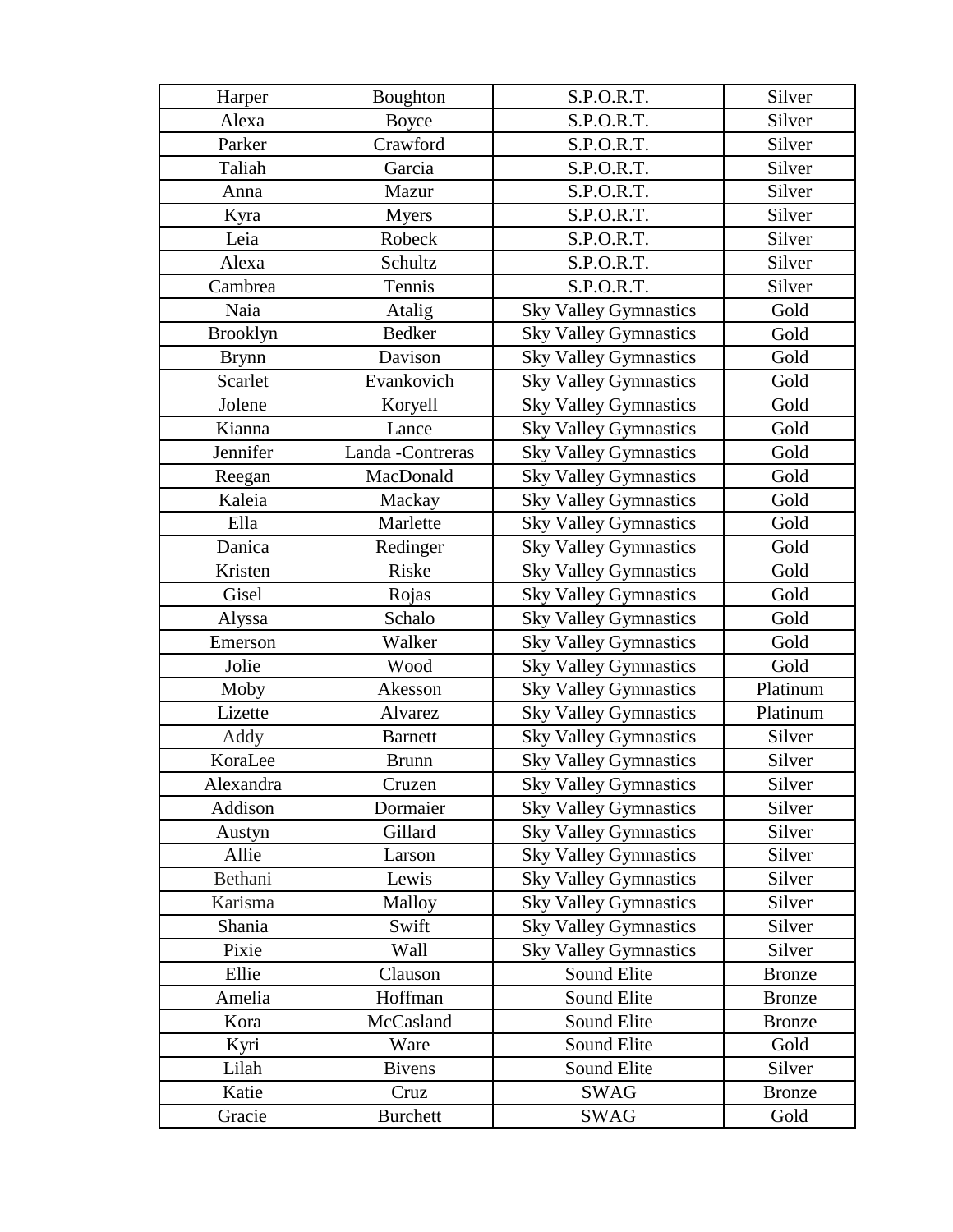| Phoenix          | Doros          | <b>SWAG</b>               | Gold     |
|------------------|----------------|---------------------------|----------|
| Riley            | Forwood        | <b>SWAG</b>               | Gold     |
| <b>Brooklyn</b>  | Lee            | <b>SWAG</b>               | Gold     |
| Aubrey           | Steinman       | <b>SWAG</b>               | Gold     |
| Paige            | Steinman       | <b>SWAG</b>               | Gold     |
| Aubree           | Young          | <b>SWAG</b>               | Gold     |
| Sloan            | <b>Atkins</b>  | <b>SWAG</b>               | Platinum |
| Macey            | Chenette       | <b>SWAG</b>               | Platinum |
| Evie             | Dreiling       | <b>SWAG</b>               | Platinum |
| Alyssa           | Franklin       | <b>SWAG</b>               | Platinum |
| Sarah            | Hagerty        | <b>SWAG</b>               | Platinum |
| <b>Brooklynn</b> | Hoss           | <b>SWAG</b>               | Platinum |
| Izabella         | Kay            | <b>SWAG</b>               | Platinum |
| Macy             | Lyons          | <b>SWAG</b>               | Platinum |
| Hayden           | Stewart        | <b>SWAG</b>               | Platinum |
| Makaia           | Walker         | <b>SWAG</b>               | Platinum |
| Bentley          | Cosgrove       | <b>SWAG</b>               | Silver   |
| Audrey           | Cruz           | <b>SWAG</b>               | Silver   |
| <b>Brynley</b>   | Dawnson        | <b>SWAG</b>               | Silver   |
| Phoenix          | Doros          | <b>SWAG</b>               | Silver   |
| <b>Brie</b>      | Hallenbeck     | <b>SWAG</b>               | Silver   |
| Camille          | Hull           | <b>SWAG</b>               | Silver   |
| Emery            | Lions          | <b>SWAG</b>               | Silver   |
| Sofia            | Rodriguez      | <b>SWAG</b>               | Silver   |
| Lucy             | Trinh          | <b>SWAG</b>               | Silver   |
| Ehko             | Wolfe          | <b>SWAG</b>               | Silver   |
| Madison          | Young          | <b>SWAG</b>               | Silver   |
| Giselle          | <b>Adams</b>   | The Gymnastics Connection | Gold     |
| Leia             | <b>Bradley</b> | The Gymnastics Connection | Gold     |
| Lauren           | Lyell          | The Gymnastics Connection | Gold     |
| Aanya            | Parikh         | The Gymnastics Connection | Gold     |
| Scarlett         | Penney         | The Gymnastics Connection | Gold     |
| Adalynn          | VanWinkle      | The Gymnastics Connection | Gold     |
| Alexa            | <b>Brown</b>   | The Gymnastics Connection | Platinum |
| Baylee           | Cook           | The Gymnastics Connection | Platinum |
| Malia            | Donohue        | The Gymnastics Connection | Platinum |
| Sophia           | Gordon         | The Gymnastics Connection | Platinum |
| Alenah           | Hardin         | The Gymnastics Connection | Platinum |
| Jackie           | Jones          | The Gymnastics Connection | Platinum |
| <b>Bre</b>       | Lewis          | The Gymnastics Connection | Platinum |
| Abbey            | McPherren      | The Gymnastics Connection | Platinum |
| Daisy            | Penney         | The Gymnastics Connection | Platinum |
| Lexi             | Salazar        | The Gymnastics Connection | Platinum |
| Taylor           | Wilson         | The Gymnastics Connection | Platinum |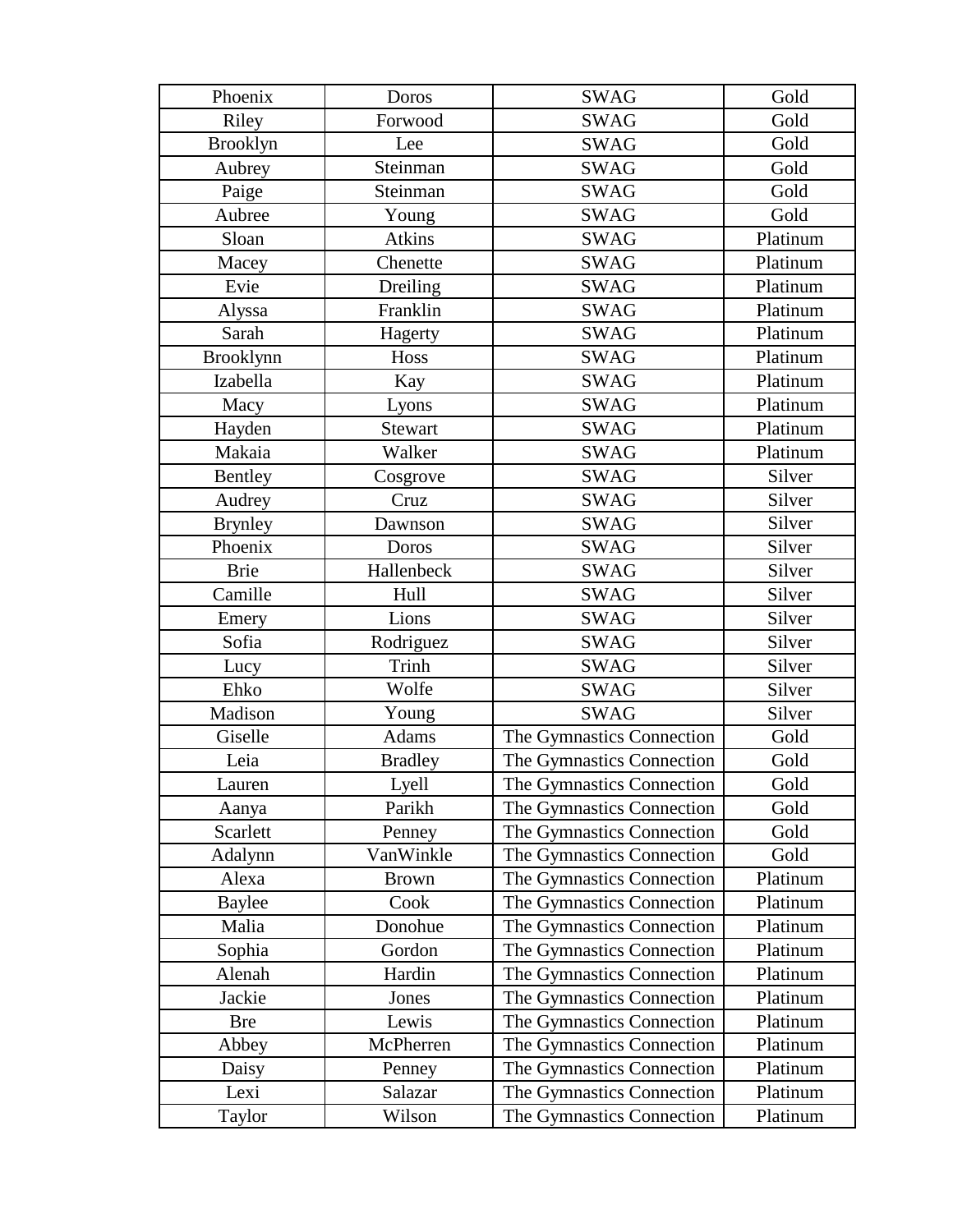| Evelyn         | Bagnell         | The Gymnastics Connection | Silver        |
|----------------|-----------------|---------------------------|---------------|
| Ava            | <b>Boyd</b>     | The Gymnastics Connection | Silver        |
| Maggie         | Dalton          | The Gymnastics Connection | Silver        |
| Ida            | Jokela          | The Gymnastics Connection | Silver        |
| Chloe          | Lamb            | The Gymnastics Connection | Silver        |
| Catherine      | Rose            | The Gymnastics Connection | Silver        |
| Katelyn        | Vaitkus         | The Gymnastics Connection | Silver        |
| Adalynn        | VanWinkle       | The Gymnastics Connection | Silver        |
| Lyla           | Watson          | The Gymnastics Connection | Silver        |
| Olivia         | Aguirre         | <b>VEGA</b>               | Diamond       |
| Aiyana         | Hann            | <b>VEGA</b>               | Diamond       |
| Kaitlyn        | Hann            | <b>VEGA</b>               | Diamond       |
| Aria           | Bent            | <b>VEGA</b>               | Gold          |
| Olivia         | Blackburn       | <b>VEGA</b>               | Gold          |
| <b>Brooke</b>  | Cornwell        | <b>VEGA</b>               | Gold          |
| Mia            | Curley          | <b>VEGA</b>               | Gold          |
| Srija          | Dangal          | <b>VEGA</b>               | Gold          |
| Sierra         | Garden          | <b>VEGA</b>               | Gold          |
| Sela           | Legato          | <b>VEGA</b>               | Gold          |
| Anna           | Pena            | <b>VEGA</b>               | Gold          |
| Avery          | Shaw            | <b>VEGA</b>               | Gold          |
| Anna           | Simal           | <b>VEGA</b>               | Gold          |
| Layla          | Bingaman        | <b>VEGA</b>               | Platinum      |
| Savannah       | Garden          | <b>VEGA</b>               | Platinum      |
| Hilary         | Kammerzell      | <b>VEGA</b>               | Platinum      |
| Ruby           | Takata          | <b>VEGA</b>               | Platinum      |
| Reese          | Velansky        | <b>VEGA</b>               | Platinum      |
| Luci           | DaMassa         | <b>VEGA</b>               | Silver        |
| Savannah       | Diehl           | <b>VEGA</b>               | Silver        |
| Tenley         | Kuntz           | <b>VEGA</b>               | Silver        |
| Adalyn         | Lamb            | <b>VEGA</b>               | Silver        |
| Sophia         | Miller          | <b>VEGA</b>               | Silver        |
| Claire         | Patrick         | <b>VEGA</b>               | Silver        |
| Eva            | Valle           | <b>VEGA</b>               | Silver        |
| Norah          | <b>Blackham</b> | Yelm                      | <b>Bronze</b> |
| Vivienne       | Bridgeman       | Yelm                      | <b>Bronze</b> |
| Lexie          | Conrad          | Yelm                      | <b>Bronze</b> |
| Kennedy        | Conrad          | Yelm                      | <b>Bronze</b> |
| <b>Brylynn</b> | Elliott         | Yelm                      | <b>Bronze</b> |
| Celia          | Gilbertson      | Yelm                      | <b>Bronze</b> |
| Bella          | Henneberry      | Yelm                      | <b>Bronze</b> |
| Reagan         | Hill            | Yelm                      | <b>Bronze</b> |
| Alexys         | Kahler          | Yelm                      | <b>Bronze</b> |
| Paityn         | Powell          | Yelm                      | <b>Bronze</b> |